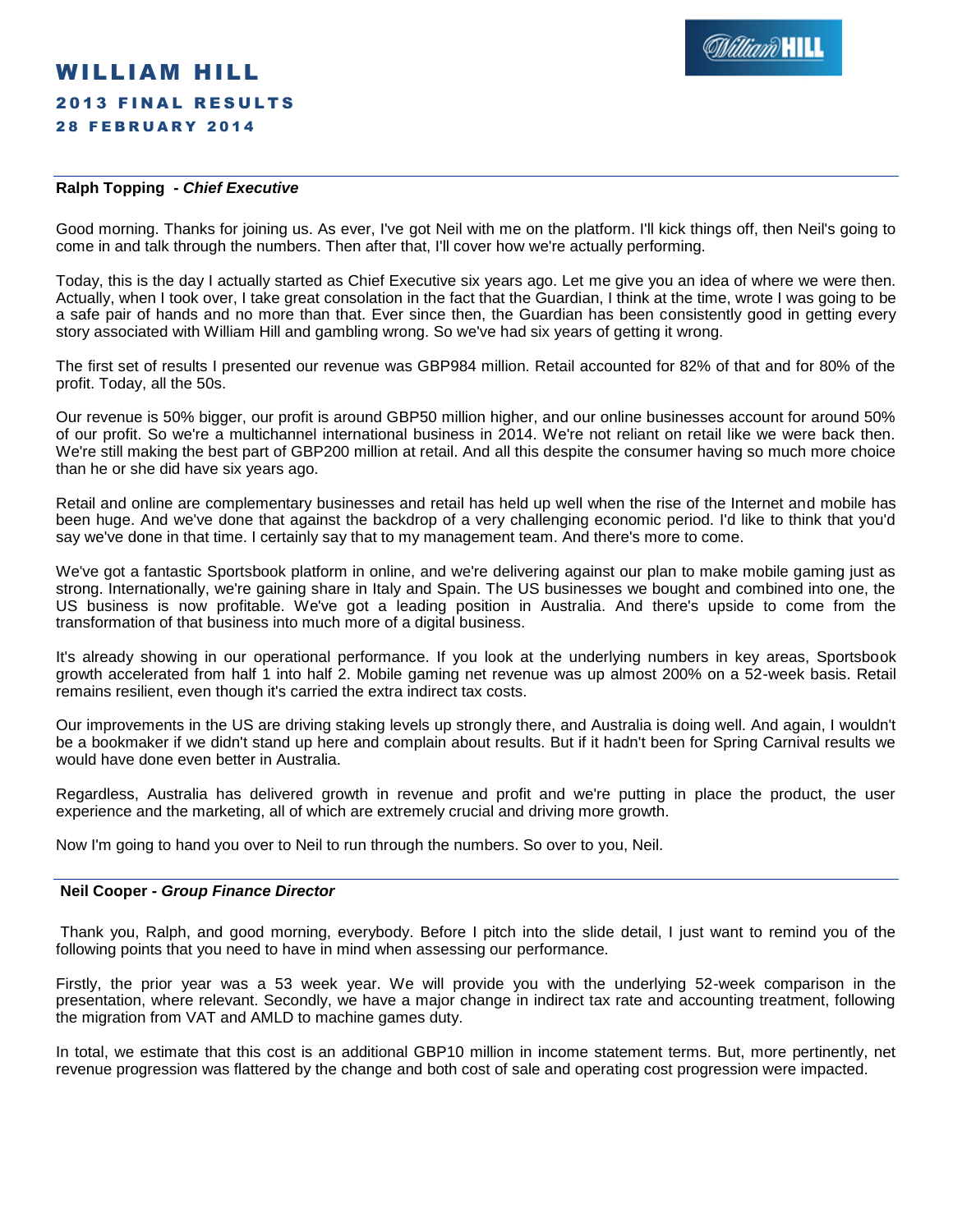You will set net revenue disclosed both on a reported basis and with the prior year adjusted to give an underlying and more meaningful comparison. There's a slide in the appendix laying out the basis on which we've done that adjustment.

And finally, given the rights issue during 2013, certain prior-year metrics, such as dividend per share and earnings per share, have been reinstated. Again, there is a slide in the appendix laying this out.

Now, moving on to the numbers. Revenue grew 16% to GBP1.486 billion, 18% on a 52-week basis. Underlying growth, adjusting for machine games duty, was 10%, 12% on a 52-week basis.

Net revenue growth, before the acquisitions made in the last two years, adjusting for machine games duty and for the 53rd week, was up 5%, driven primarily for the continued good performance of online Sportsbook.

Operating profit for the Group, which we define as pretty exceptional profit before tax interest and defined amortization, was GBP335 million, up 1% on the prior year, 3% on a 52-week basis. This is after absorbing the additional GBP10 million of indirect tax increases I alluded to earlier. And growth in defined amortization reflects both the full year impact of our US acquisitions last year, and the part-year impact of our Australian acquisitions this year.

Net finance costs have grown by 35%, reflecting the increased levels, and changing mix of debt, following the corporate activity in H1. Tax shows a 33% decline, with an effective tax rate of 11.5%, as we benefited from a non-cash deferred tax credit arising as a result of the enacted corporation tax rate reductions from 23% to 20% in the first half of 2013. And we also benefited from the onset of the new CFC regime as it pertained to online.

The non-controlling interested deduction also falls, following our purchase of Playtech's stake in online.

Taking all this together, pre-exceptional retained earnings grew by 15% to GBP232.3 million, and basic adjusted earnings per share was 28.8p, 6% up on the prior restated year. This key metric is calculated by adjusting basic earnings per share for exceptional items, and for defined amortization. And the difference in growth rates between our pre-exceptional retained earnings and the basic adjusted EPS is, of course, driven by the impact of the additional shares in issue following the rights issue in April 2013.

The Group has announced a 7.9p per share final divi, taking the total 2013 dividend to 11.6p per share, covered 2.5 times by basic adjusted earnings per share, and up 12% on the prior restated year.

Pre-tax exceptional items totaled GBP22.8 million. Firstly, we have expensed GBP13.5 million in 2013 relating to the Sportingbet acquisition. With the GBP4.6 million expensed last year, this totals GBP18.1 million on the project. Secondly, we incurred GBP2 million on the tomwaterhouse.com acquisition in 2013, and we expect to incur an additional circa GBP2 million to GBP3 million in 2014 as we fully technically integrate this business.

Thirdly, we took a GBP1.7 million write-off of unamortized arrangement fees relating to the financing completed in the first half.

And finally, we had a GBP5.6 million exceptional gain in 2010 relating to VAT repaid by HMRC to us, in relation to judgments in an ongoing legal case between them and Rank. In late 2013, an appeal went the way of the Revenue in that case and, as a result, we have provided for this item accordingly, on the assumption that HMRC will seek repayment from us in due course.

I should also note, just for the record, that we flagged at our trading update in January that there may an additional GBP1.4 million exceptional impairment item relating to our investment property portfolio. After further review, we cannot be sure that this will be a non-recurring item, given our expected disposal timeframe, so we've reclassified that out of exceptional back into ordinary.

The retail business made GBP196.3 million of operating profit in 2013. Over the counter wagering fell 6%, or 3% on a 52 week basis. The first half saw a 5% decline, with the first quarter seeing weather-related fixture disruption, and with the second quarter seeing year-over-year declines in football staking.

The third quarter saw a 2% decline, in part impacted by the weather in July, and the fourth quarter was down only 2% on a 13-week basis.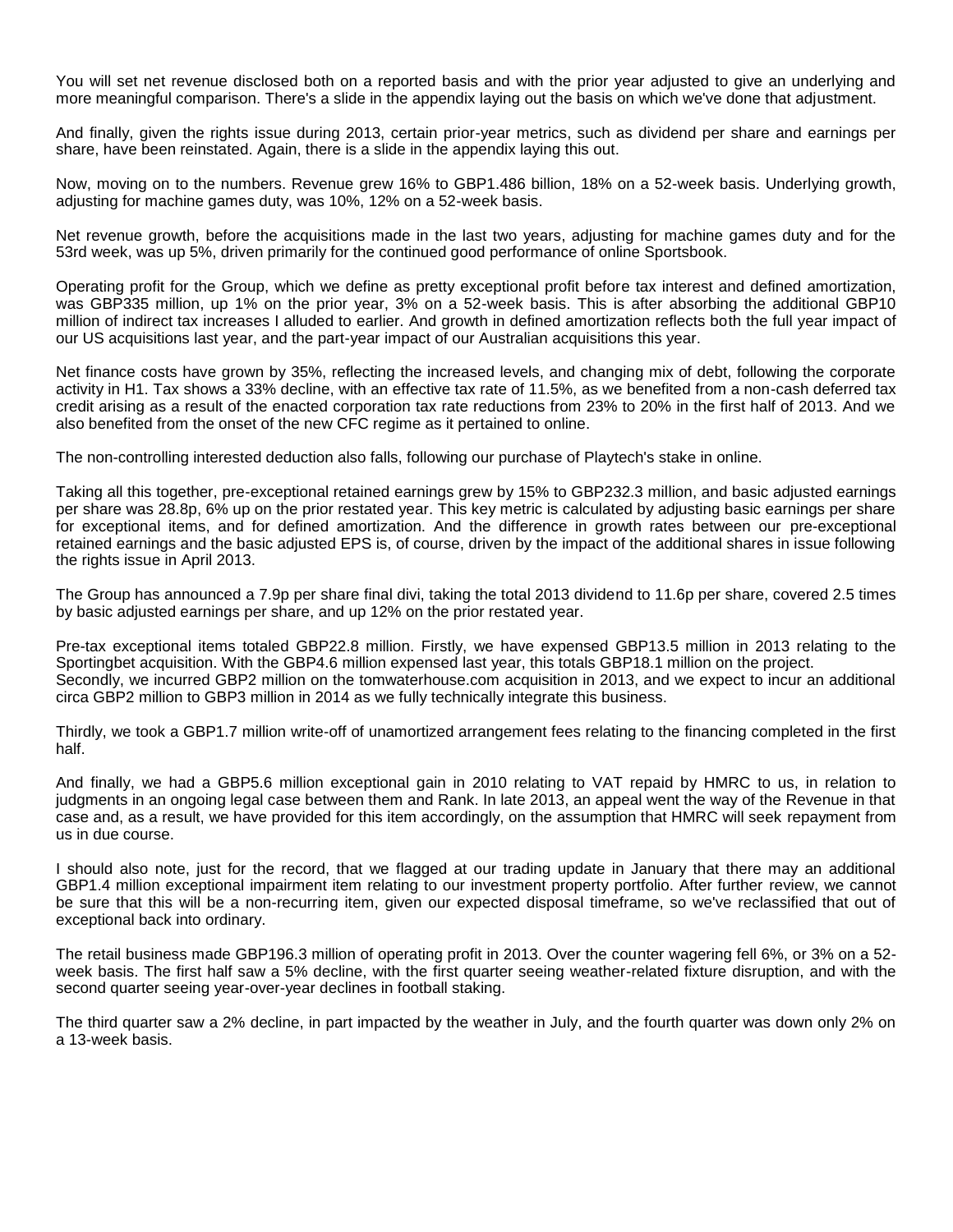I should also note that we saw the rollover of Euro 2012 during the year, the impact of which would have fallen in both Q2 and in Q3.

Over the counter gross win grew 1%, or 2% on a 52-week basis, benefitting from an improved margin, and more on this in a moment. Machine gross win fell 1%, up 1% on a 52-week basis. Again, more on this in a moment.

Total gross win grew 2% on a 52-week basis. Reported net revenue growth was up 10% on a 52-week basis, or 2% on the same basis after adjusting for machine games duty.

Cost of sales grew substantially, reflecting the inclusion of machine games duty, and operating costs grew 4%, or 6% on a 52-week basis.

Retail gross win margin grew, as I said, in 2013 from 18.2% to 19.4%. The waterfall chart shows the major drivers of this, which were results from football and UK horse racing.

Looking at horse racing in a little bit more detail, in terms of our tier 1 festivals, whilst Cheltenham disappointed, the Grand National, as you will recall, was excellent. And we also saw an improved return from our tier 2 fixtures.

The chart to the right shows our margins have moved by period in the year, with a strong start to the year followed by a good second and fourth quarter, but as you can see, offset by weakness in quarter 3, which was linked to football.

We saw around, as I said, 1% gross win growth in the machine category on a 52-week basis. This comes from the combination of a 2% decline in gross win per machine per week, and the addition of 3% more machines; partly density derived, and partly as a result of the 1% growth in average shop numbers.

A couple of points to note from this chart. Firstly, the chart to the top right shows that quarter 4 reflects our strongest performance of the year, in terms of year-over-year growth, bouncing back from a weaker quarter 3. And secondly, the chart to the bottom right reflects the strength of our B3 performance over the last 24 months, relative to B2.

Our retail cost base grew 4% on a reported basis, 6% on a 52-week comparable basis. The major single item driving this growth is the impact of the transition to machine games duty, with input VAT credits falling away as a result. And this change drove 40% of the 52-week cost growth, leaving an underlying base cost growth of somewhere around 3.5%.

By key line on this 52-week basis, labor grew 2%, or by around GBP4 million. Within labor, we saw a 2% hourly pay inflation, a 4% increase in hours worked, and incremental pension costs driven by auto enrolment. This was offset, in part, by a reduction in staff incentives.

Repairs and maintenance grew by GBP3.6 million, impacted by one-off repairs in the year, and other property costs grew by around GBP1 million.

Content grew by more than GBP4 million, or 7%.

Looking ahead to 2014, we're expecting around 3% to 4% of cost inflation again. Staff incentives we expect to see rise year over year, but we expect to benefit from the implementation of single manning into the evening on a risk-assessed basis.

Online delivered 12% net revenue growth on a 52-week basis, driven by strong performance from our Sportsbook. On that same basis, Sportsbook grew its net revenue 29% from wagering growth of 33%, with growth stronger in the second half at 40% than we saw in the first half, which, I'll remind you, was 26%.

Gaming net revenue was flat on a 52-week basis. Adjusting for market closures, gaming net revenue was around 3% on a 52-week basis. Within the gaming category, we're seeing strong growth in our mobile gaming performance, which, in December, made up 25% of our gaming net revenue, up from 9% in December 2012.

Year-over-year growth in mobile gaming was strong at 175% on a 52-week basis. And, as you'll hear from Ralph later, this remained a key area of investment focus for us.

Cost of sales growth was largely driven by increases in taxes, and the cost base grew 17% on a 52-week basis. Overall, operating profit grew 2%, or 4% on that 52-week basis, to GBP147.8 million.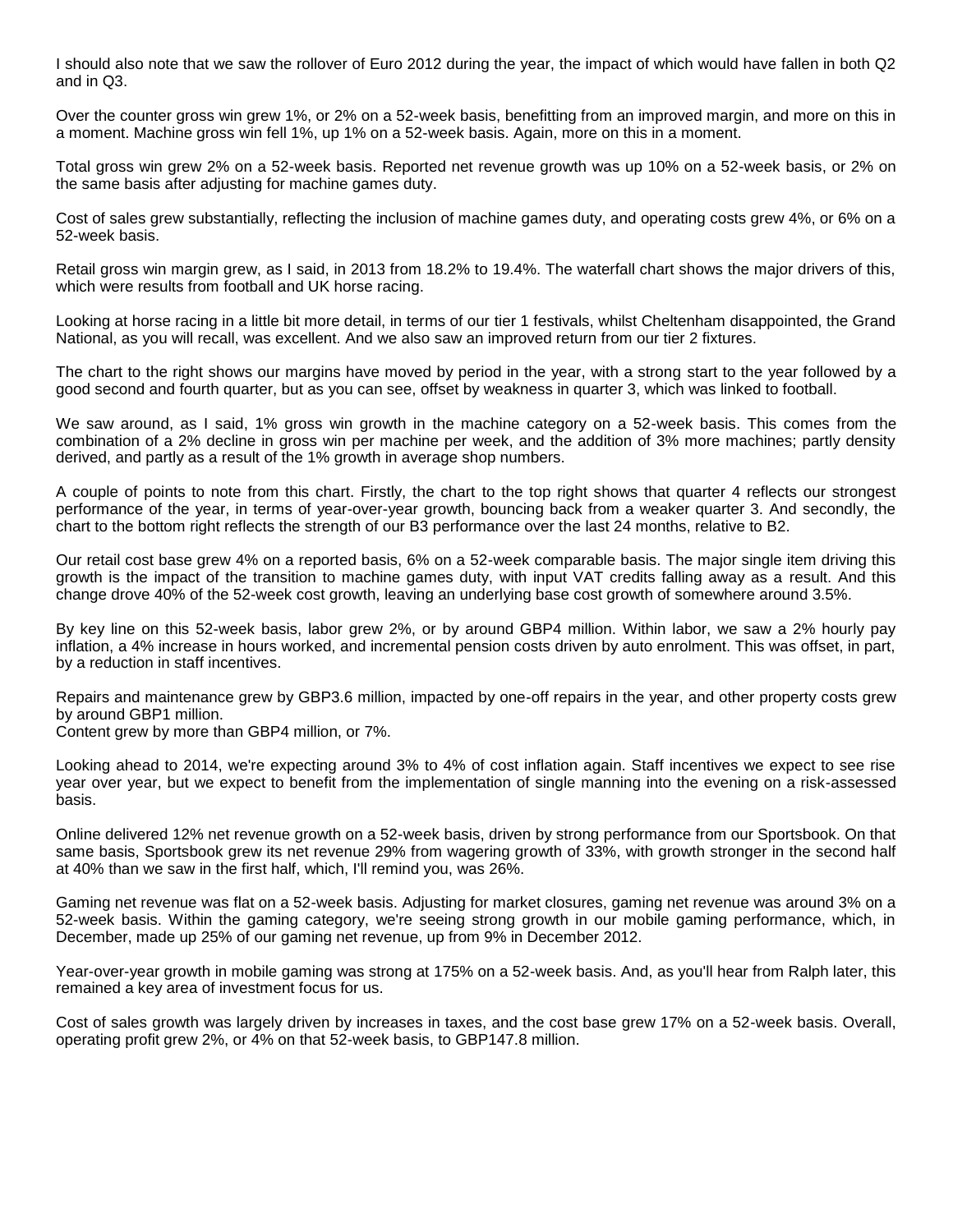Both casino and Sportsbook saw good growth in unique actives over the year, driving a total 32% growth. The Sportsbook performance was further bolstered by a 6% increase in net revenue per unique active, which was offset, at the business level, by a reduction in gaming net revenue per unique active.

Growth in new customer acquisitions were largely seen in Sportsbook, although bingo also saw good levels of customer acquisition, compared to the prior year. Sportsbook wagering saw strong growth in both pre-match and in-play, as the data shows. The pace of growth in mobile wagering underpinned this, with mobile wagering growing by 99% on a 53 week basis, over 100% on a 52-week basis.

Gross win margin improved slightly in the year, albeit that this was driven by modest improvement in in-play margins, with pre-match margins broadly in line.

Moving down the income statement from gross win, we saw an increase in free bets and other fair value adjustments in 2013. This slide lays this out for clarity. The increase came largely as a result of an acceleration in the second half of 2013. As the chart shows, 2012 saw a ratio of around 0.5% of free bets for wagering, with H1 2013 at around 0.6%, and H2 at 1%, so 0.8% in total for 2013.

Looking ahead, we've planned a reduction in the marketing to net revenue ratio to 25%, offset, in part, by an increase in free bets year over year to 0.9% of wagering. I have to stress this is not an exact science, given that both net revenue and wagering may not, of course, run to plan, but it gives you a sense of how we see free bets and offers as an integrated component of our marketing activity.

Given the positive impact of mobile on our gross win margins, we expect now to see an uptick in our expected gross win margin guidance, going forward. But the increase in free bets will offset some of this, hence our circa 0.5% guidance change for net revenue margins.

I'd remind you previously we talked about gross win margins. With the change in our approach on free bets, we just wanted to make sure that you're working through the P&L in a clear way.

Online operating costs grew 14%, 17% on a 52-week basis. Marketing increased by 15% to GBP122.5 million, or 27% of net revenue, versus 26% of net revenue in 2012.

Other costs grew 14% with increases driven by growth in staffing, bank charges, IT costs, content costs, and in depreciation as capital investment levels increased. Total CapEx for the business was GBP32 million, versus GBP20 million in 2012.

Our Australian business has contributed GBP86.7 million in net revenue and GBP12 million of operating profit in the year to date. Sportingbet was owned for 42 weeks, and tomwaterhouse.com for 21 weeks of this year. The comparatives on the chart are pro forma, having been converted from Aussie dollars at a constant exchange rate, to allow for a meaningful comparison.

Looking at the key metrics below the P&L, new accounts were down 6% through the ownership period. This compares to a 30% decline in the ownership period to the end of the first half.

The addition of the strongly performing tomwaterhouse.com brand has improved our performance in this key metric, as has the improvement in trend in the Sportingbet business. Together with new accounts, the business has also increased its focus on reactivation marketing to its existing customer base. And this has benefited with unique active players in growth by 14%, versus a 4% decline at the half year.

At the half year, you'll recall we laid out our thinking on Australia, together with the key metrics we would be focusing on to gauge our progress. As well as improved acquisition trends, now bolstered, as I indicated, by successful reactivation activity, we also flagged the need to see the marketing mix evolve and, in doing so, reduce our cost per acquisition, which stood at GBP630 at the half year.

The full-year picture shows an improvement, with cost per acquisition of around GBP299 across the ownership period, although this also benefits from the inclusion of the Aussie spring period, which traditionally is the strongest acquisition period in the year.

The table shows how we've moved the marketing mix in our ownership period, increasing our ratio of online marketing between the 2012 and 2013 ownership period, and also gives you a sense of our aspirations for 2014.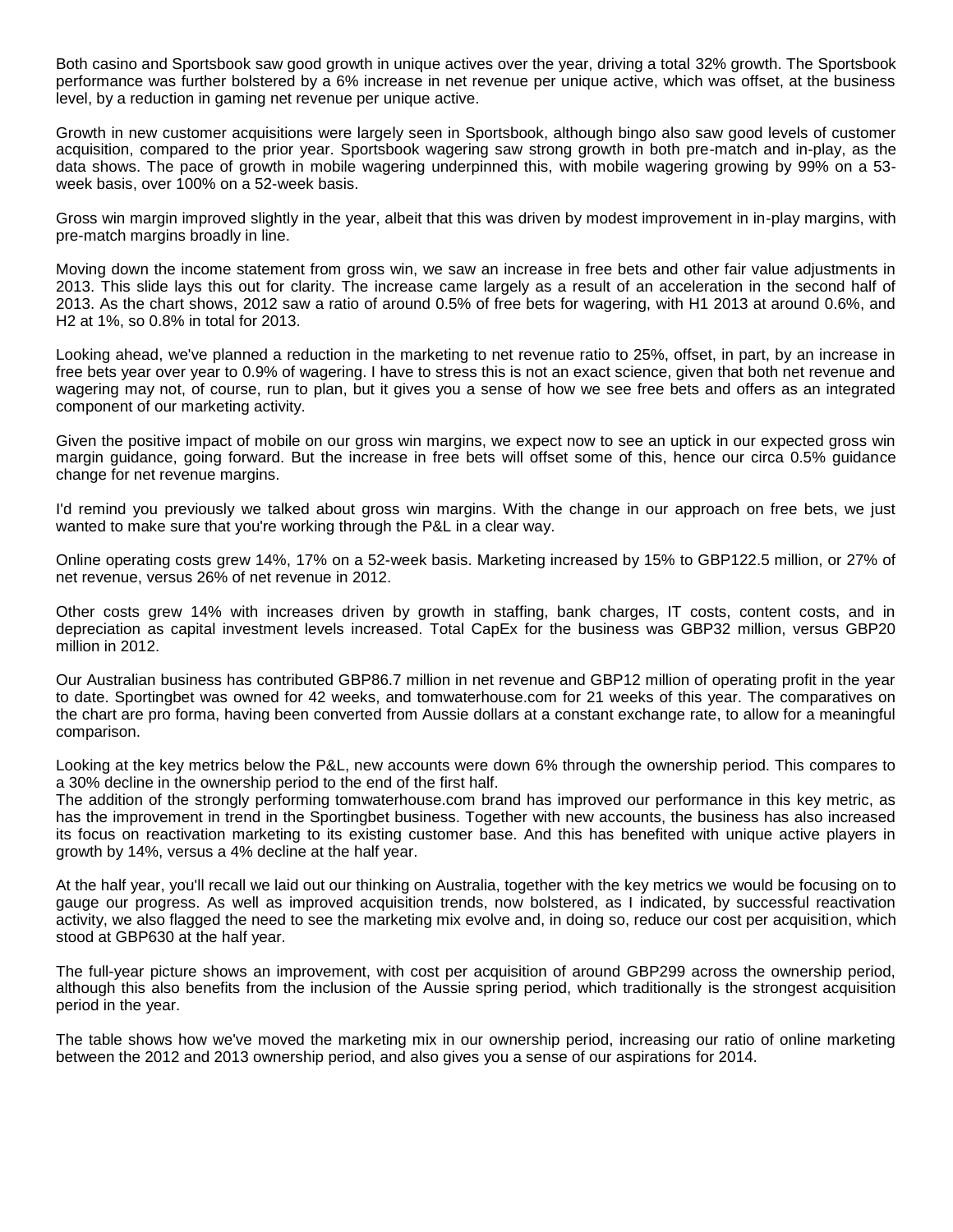The chart on the right shows you how we anticipate that this will continue to benefit our cost per acquisition, which we see trending down, on a rolling 12-month basis, towards AUD400 by the end of 2014, if all goes to plan.

The US business has made good progress in 2013. Total wagering growth shows the impact of a full year in 2013, versus a part year in 2012. That said, same-period wagering was up an impressive 47%, with mobile wagering during that period in growth by 263%. Margin improved in 2013, largely as a result of an improved regular NFL season, and the business contributed GBP4.9 million of operating profit.

CapEx was GBP84.6 million for the year, in the middle point of our GBP80 million to GBP90 million range. Versus 2012, the major changes reflect increased investment in online, following the removal of a contractual cap, and increased investment in our newly acquired businesses.

We expect to spend around GBP90 million in 2014, with further improvements in online and Australia offset by a reduction in retail. And I don't expect a further working capital outflow in 2014, given the factors that drove the outflow in 2013.

Our effective income statement tax rate was 11.5% in 2013, broadly in line with our 12% guidance, and our effective cash tax rate was 20%. The income statement tax rate benefited from, as I've already mentioned, the deferred tax benefit we saw arising on the inactive reduction of corporation tax rates, and also the change in CFC regime, as it relates to online.

Looking ahead to 2014, I expect the effective income statement tax rate to be around 17%, and the effective cash tax rate to be 18%. That said, there are a number of moving parts to it and we'll update you over the year, if our expectations change.

I'm pleased to be able to highlight a 12% increase in full-year dividend to 10.4p per share in 2012, following restatement, to 11.6p per share in 2013. And this is covered by basic adjusted EPS at 2.5 times.

I should note, for the record, that we're discussing the latest actuarial triennial revaluation -- I wish I got paid by the syllable when I'm reading out these presentations -- of the pension fund. This may give rise to a change in our current agreement on funding levels. And, again, once we're in a position to talk to you about that, we'll obviously update you at the first opportunity.

And finally for me, balance sheet debt levels reflect, I think, the strategic evolution of the business, with debt levels increased following the acquisitions we undertook in the year. Net debt over EBITDA for covenant purposes is 2 times, up from 1 times at the end of 2012.

Our refinancing activity in the year is in line with our longer-term aspirations in the balance sheet to see our debt maturity profiles extend and to diversify our sources of funding. And we now have the bulk of our debt on fixed rates.

We also enjoyed the support of our shareholders during the year, in regards to our successful equity raise.

That's all I want to say, and I'd like to hand over to Ralph.

# **Ralph Topping** *- Chief Executive*

Thanks, Neil. You'll recall our public targets. The first two we ticked off as achieved during the year, and you can see where we got to for the year as a whole. On the mobile Sportsbook stakes, we were at 39% for the year as a whole, but we crested our target in December, as we hit 42%.

The fourth is a new target. I said during the year for 40% of our gaming revenues to come from mobile. We went from 6% to 17% in 2013 and, in December, we were at 25%, so good progress on that front.

Looking ahead over the next three or four years, I think we should be setting ourselves another target. That is for the international markets, and our business to be contributing at least 35% to 40% of our revenues by the end of 2017/beginning of 2018, up from the 15% today.

Now I truly recognize diversifying internationally isn't easy. We've got to be careful, but we are doing it well. We've invested in building in a management team who are more than capable of managing internationally diverse businesses.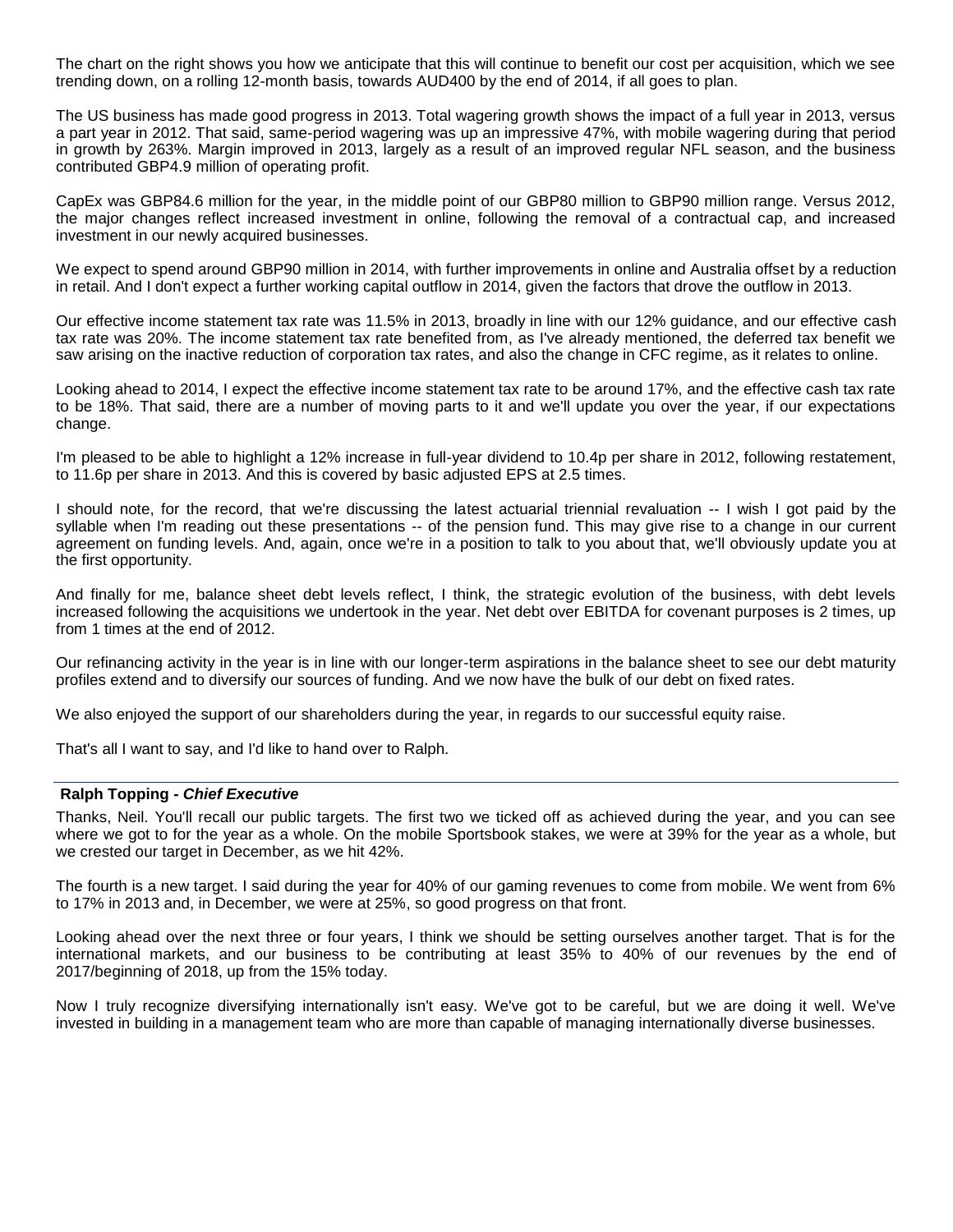We've also got an operating infrastructure that can allow us to support our international businesses effectively. For instance, by way of example, we've started the transfer of certain Australian back office functions to a lower cost operation center in Manila. And we're structuring our technology solutions so they can be reused in different jurisdictions.

Now, UK regulatory update; there's been a lot of noise, and there's been a lot of speculation written, so I'm going to just spend a couple of minutes today giving you the facts.

The CEOs of the big five retail operators have now met twice with the sports minister, Helen Grant; once in December and once in January. The meetings themselves were constructive, they were cordial, and the industry set out its commitment to assist problem gamblers.

This commitment takes the form of player controls, which are contained within the ABB Code, and the technical changes are to be delivered tomorrow. The minister did seek reassurance that the industry was prepared to provide data to NatCen in relation to the recently commissioned RGT research. This commitment was provided and the data is in the process of being provided -- data, plural, are in the process are being provided.

A dialog is also being maintained within the DCMS and the Gambling Commission, more generally about the code and how it might be developed over time.

Now some other facts. The prevalence of problem gambling in the UK was always low, by international standards and, based upon the recent health surveys in both Scotland and England is reducing. That is good news. That is positive news, and it shows that we are getting the issue of problem gambling better solved within the UK. And if you look at where America is, for instance, on this and keep this figure very firmly in mind, it's at 3.5%; we're at 0.5% in the UK.

Successive DCMS ministers have repeatedly said that government policy will be formulated, based on and driven by data. Now when the government considered stakes and prizes last year, no changes were made because there was no data to suggest that changes were necessary.

Through the RGT and NatCen, the major industry operators have agreed to provide full access to machines' data so that a better understanding can be gained as to how gamblers interact with gaming content.

NatCen's report will emerge in the autumn this year and, not until that stage, can a data-informed decision be made. I want to be very, very clear. The experts say problem gamblers typically use six to seven different products. The issue is very much about player behavior and it is not, as some would have you believe, product centric.

No-one in the drinks industry blames Smirnoff for causing alcoholism. The six or seven products problem gamblers play is specific to the player, not to the product, and that's where the ABB Code comes in. Stage 1 was, in fact, launched last year on our estate, last October, and the new technical standards, as I say, come into effect tomorrow.

We've put a lot into staff training; our staff have been extensively trained. And these new technical changes, amongst other things, enable players to set limits; how long they play and how much they spend and, thereby, have better control of their gambling.

We spent many months developing the code and I'm confident that it's going to assist. With frontline staff trained to spot many of the signs of problem gambling, more interventions with our customers will occur, are already occurring. And, coupled with the technology changes I've already mentioned, our customers will be better able to stay in control. It's the right approach, because it's about tackling customer behavior.

NatCen will review the code as part of the ongoing research and, I'll tell you this, if the data indicates it needs to be further strengthened, then this Company and the other four key operators in the UK, will support it.

Now this is a tough area to get your head around. There's a lot of emotion; there's inevitably a lot of politics; surprise, surprise, there's a lot of people who don't like bookmakers, but decisions have to come from ongoing research, an absolute, ongoing research, fact-based, data-led.

So let's get back to the strategy. More revenues from online, more revenues from international; that means more product and that means more mobile. I've plenty of examples for you here and I'll talk through some of them as we go through the presentation.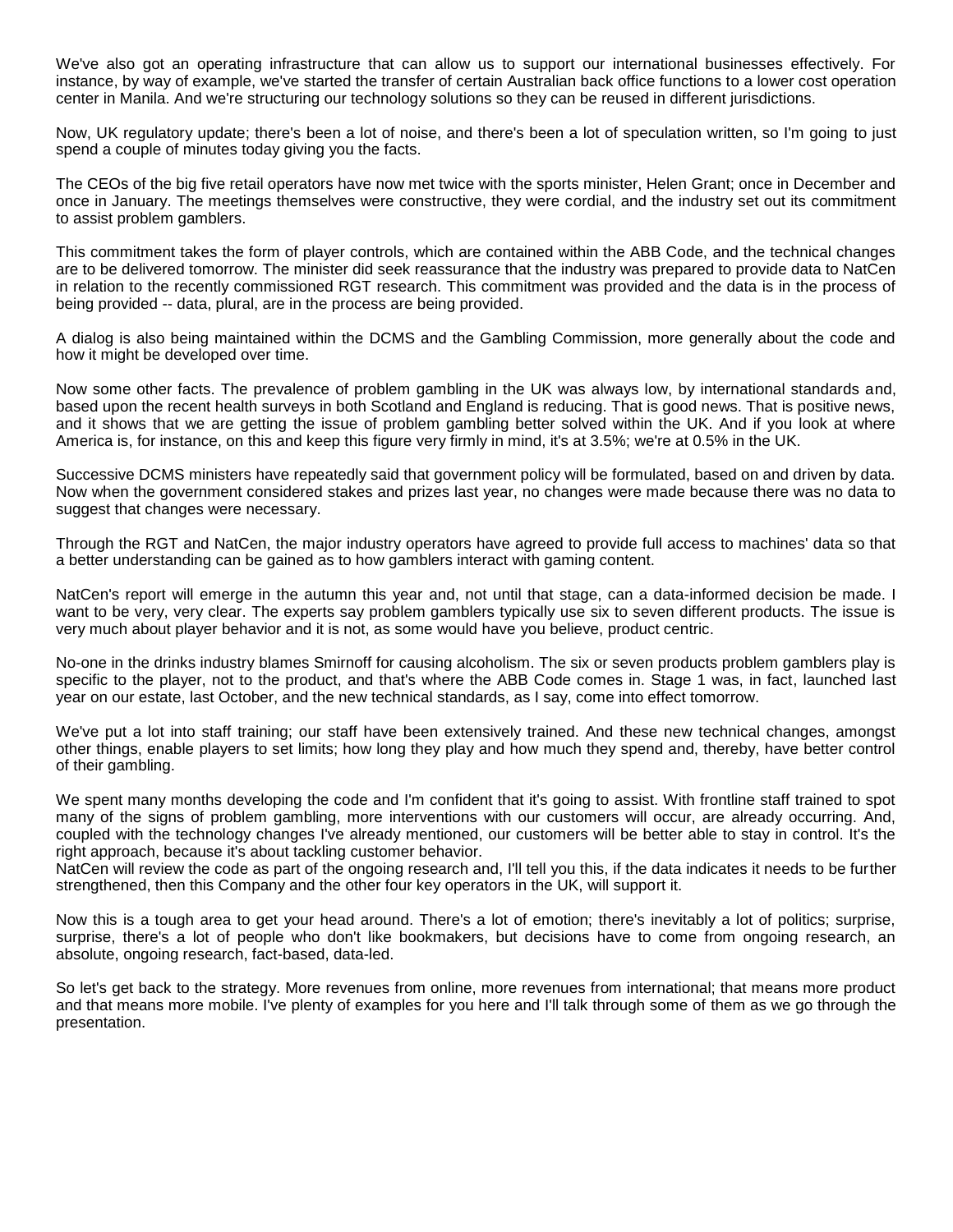Retail is the cornerstone of our business. It's a more complex business than many believe, and I think my management team don't always get the credit they deserve. I'll focus on a few areas and, hopefully, head off some potential questions upfront. These potential questions are questions that keep on coming up at these presentations.

So learning from my six years' experience, I've now taken the opportunity to get my retaliation in first before you ask me at the end of the presentation.

We're still expanding; we've still got new licenses; we've got 59 openers in 2013. More importantly, we continue to exceed our anticipated return hurdles on our new opening portfolio. So we know we're making the right decisions.

Machines; we've seen better growth in Q4, and so far this year, and we'll have the Eclipse cabinet rolled out across half the estate by the end of March. Are you going to roll out any more, Ralph? Yes, we're reviewing Eclipse's performance and then we'll make our decision about the other half in due course.

Over the counter; I believe we're taking market share. Why? Well, amongst other things, we've got the broadest range of football coupons out there; some of the best frontline staff in the sector and we continue -- best frontline staff and best trained staff in this sector, and we continue to drive performance through improvement across the piece.

On football; the Gambling Commission statistics show that we have a 35% market share, so we're punching well above our weight. If you look at what we're doing in terms of broadcast -- if anybody's out in Leeds at any point, then go along and take a look at our broadcast facility.

It's state of the art; it cost GBP1 million; you'll be impressed, but more importantly, it will enhance the in-shop environment in terms of our production, and it's also building on our investment in video walls.

Now let me take the opportunity to dispel a couple of myths, and definitely to avoid some further perennial questions. Sky TV. We won't be installing it across the William Hill estate and why? Because it doesn't create incremental revenue. It's as simple as that.

It doesn't make money for the business. It costs a lot of money to put it in. It looks wonderful in a shop which has no audience in it. You can listen to it, but when there's punters in the shop, nobody pays it any attention.

It is, inevitably, turned to by those who have no ideas about how to build their business, and I'm not going to say any more about that in case I'm drawn.

SSBTs, another wonderful set of letters. It's a useful production to the product offering, but no more than that. We've no present intention of dramatically ramping up the numbers. Why is that, Ralph? Because they cannibalized the OTC business; they can cannibalize it. And the introduction of a third-party supplier with his hand out, comes at a cost. I don't like giving money away. So SSBTs, we've got the number we want; any more than that, you're just making a cat flap.

Just a quick word on the staffing model. After a well-managed risk-based trial, we are no longer insisting that shops are dual manned in the evening, where we believe that it's safe.

Now, please, this is not a blanket approach; it is not wholesale. It's based on very strong risk assessment. And as I'm sure you will have gathered, we only pursue what is right for the William Hill business. We don't pursue anything we think is wrong for the William Hill business.

So I'm going to end my thoughts on retail by saying that William Hill, I think, has the best management team, who have consistently proven that they can deliver through what has been challenging economic and competitive times.

After all, they delivered the same operating profit last year as they did in 2011, others didn't, despite increases across the product cost base, and the imposition of MGD.

Let's go on to online. Now, you've heard me say it before, online is about product, it's about user experience, and it's about marketing. You've got to focus on all three; two out of three is not enough, and you've got to move all three forward. Getting just one of these right in isolation doesn't do. You have to invest in all of them.

So we're still focused on product. We've got new feeds, we've got new models, we've got five minute markets, for instance. The Vegas app was a key launch for mobile gaming. We launched 196 games for online last year, 99 of them in quarter 4. We've improved the customer experience for mobile gaming; one sign-on for everything, except the Playtech casino, and a quick balance transfer for that product. Plus numerous different payment methods.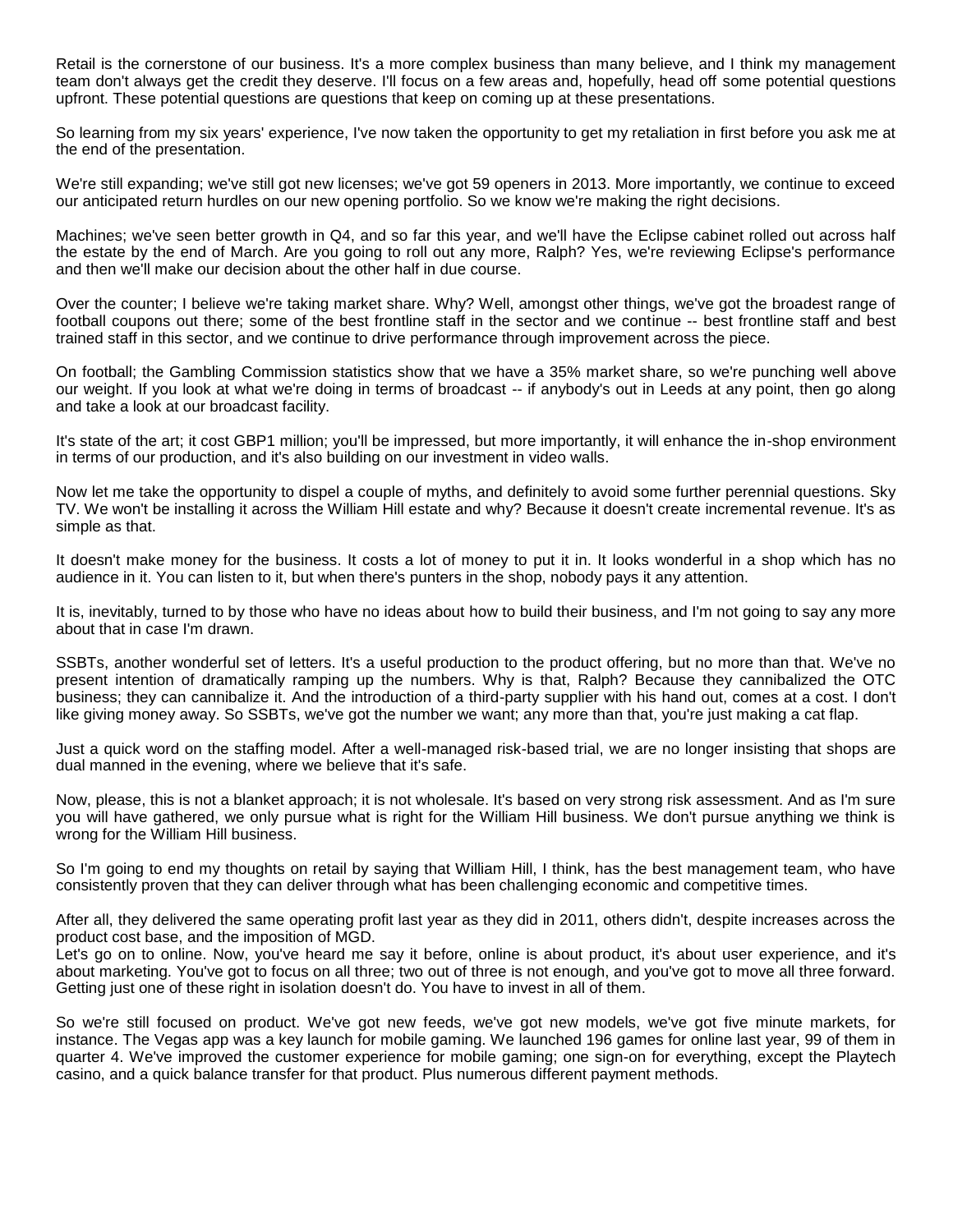We've refreshed the marketing and promotion. We're using Opta stats to make in-play more engaging; Accalnsurance to motivate multiple betting on football; and push notifications to get the offers and the odds to the customers at the right moment.

Driving online growth, and you can see that in the numbers. New basketball feeds' turnover up 59%; new tennis feeds' turnover up 27%. American football, we expanded with a new college football model, gross win up 126%. A new cricket model, I believe that's a game that's played down here quite a lot, the gross wins up 50%. Sportsbook staking was more than GBP70 million a week, 3 times on half 2. In the first eight weeks of the period, first seven weeks of the period, we averaged GBP70 million over those seven to eight weeks.

It's not so long ago people, internally, were barracking me when I said we've got to get to GBP40 million; we were at GBP25 million. We're now getting GBP70 million. I'll say it here and now, and it's not because I'm not going to be around in three years' time, but I fully expect, in two years' time, to be seeing us setting GBP100 million turnover in Sportsbook. And there's lots of reasons that underpin that.

We're getting more accumulator betting. So far this year, accumulators have been 64% of our 90 minute pre-match football business. Just think about that, 64%. That's up from the mid-50%s in 2012, and that's clearly good for the margin, and short term, medium term and long term.

Is there more to do? Of course, there is. We want to make it easier for gaming developers to plug into our systems. We want a better bonus engine for mobile gaming. We want more mobile products for Italy and Spain. And taking the enablers, that's one of Andy's favorite words, I now know what it means, into the mobile products outside the UK, too.

Online is now a mobile business. In no time, mobile will be bigger than desktops, so we're taking the mobile team, and we're integrating them into all the product teams. That puts the emphasis on user experience, away from divided Chinese walls, and puts it on to cross sellers, with everyone thinking about mobile, as well as desktop.

And it's the same with IT, or, as we call it, business systems now; the right people sitting in the right teams. And we're adding more expertise, with a the Shoreditch development office in place, and getting up to capacity.

We're well positioned ahead of the point of consumption. I said we'd talk more about point of consumption this time around, so this is broad brush. Remember, we've still got nine months to go, that could be a pregnant pause there, we've got nine months until point of consumption comes into action. And possibly, we're years away from this market settling back down.

We can't predict, at this point in time, I have no way of predicting how our competitors are going to react. I've no way of knowing what our competitors are going to do at any point in time. What's worse, I don't think they know what they're going to do at any point in time.

So we have our view. We also have to be ready, and we've also got to be flexible. We don't expect everything to change overnight. It could take a year or two to shake out the weaker operators. So we're going to invest and we'll focus on costs. We've never been profligate in this business, but this is perhaps a time to take some tough decisions. We've nine months to go.

We believe, at this point, we can save GBP15 million to GBP20 million against what we would otherwise have spent in 2015. And still, very importantly, drive our competitiveness.

I'm definitely not going to stand here today, so don't ask me the question, tell you how much market share we're going to take, but I do believe there's a big opportunity. We've built a very competitive business in the last five years; competitive enough to be taking market share today, even without point of consumption.

Its success is built on the back of mix, product user experience and marketing, and we're going to invest in all three, going forward. It's also important that we've got scale, because it gives us flexibility; flexibility in our profit margins, in our marketing, and in our operations.

We want to keep investing, because this is actually a once in a lifetime opportunity, when others are going to find it hard to invest.

Let's go to the Italians. Of course, this type of single market tax hike is exactly why we're diversifying, and why I'm saying it's important that our earnings are more international, going forward.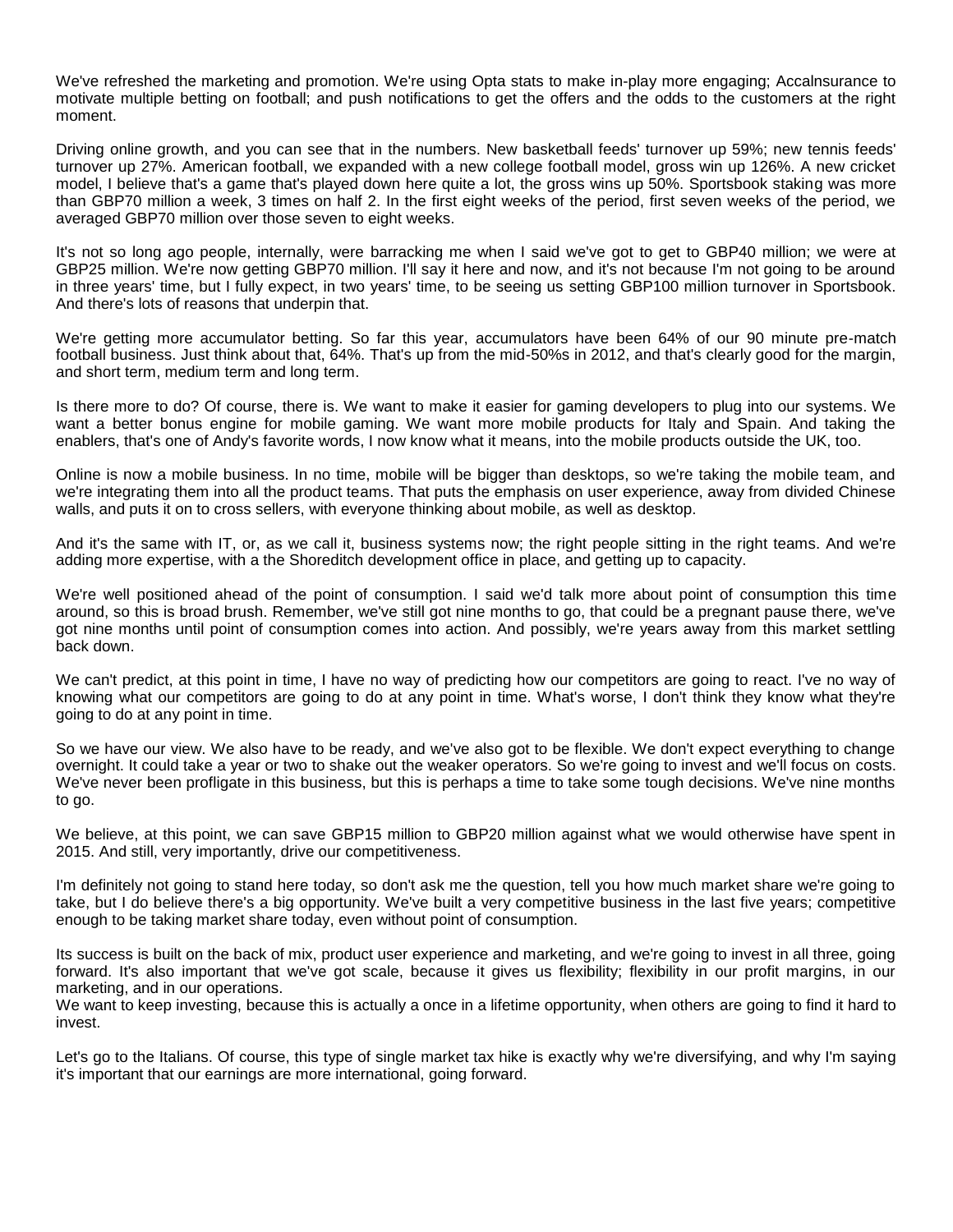How are we doing in Italy and Spain? Well, Italy's a good size market, GBP235 million of casino gross win; GBP191 million in sports. And it's expected to grow at around 9% a year.

We're halfway through our four-year plan, and the numbers look good. We've got 8% market share in casino; 7% in sports, up from 3% at the beginning of the year. And remember, mobile, we don't have mobile in Italy right now, but we will have it this year.

If you're saying why's that, I'm going to be quite truthful and say it was a cock up, previously bad planning. Put our hands up, it's getting addressed this year. We're doing well without it; therefore, we'll be even better when we've got it.

We increased online CapEx to deliver that. Sportsbook mobile is live; mobile casino comes shortly. We've got strong growth in net revenue, we've strong growth in new accounts and in active accounts. And how much did you lose last year, Ralph? We made a loss of GBP4 million. Well, we're getting up to scale. We're on track, and we'll keep updating you on that progress. It's a question that comes up every time. We've been evasive about it; we're upfront today.

In terms of regulation, we're engaged in discussions about possible advertising restrictions, but don't believe they'll be extreme. We've got virtual betting on the roadmap now, it's permitted, and there's talk of it moving to gross profits' tax for sports betting, which could be positive, as the turnover tax is equivalent to 40% gross profits' tax.

Turning to Spain and the Miapuesta migration. The market in Spain is also growing; there's potential for slots to be regulated at some point this year, which is a positive. We've reinforced our position as the number three operator in sports, again without mobile; that's coming this half plus mobile casino.

We did the Miapuesta migration well; around one-third of the lower value customers migrated. Our target was -- they weren'] really our target, and we got 90% of our target customers signed up and we've retained a very high proportion of them.

Losses in 2013 were around GBP5 million, but again, we're on track and the numbers show good growth rates in all the key metrics.

We now go to US; it's good to see the US making a good profit this year. We're bringing nice improvements to this business, there's more product, there's more in-play. And the in-play revolution has begun with William Hill in the US; it's up 700% in the football season. You get a good experience from us inside the sportsbooks and a good offer on mobile.

What's our view on the US? Well, parts of this market are going to be interesting, but we're not going to run after every opportunity at any cost. Didn't go into New Jersey, why, the economics didn't stack up. It's as simple as that, but we keep working on opportunities and there will be some that stick.

In the meantime, we're 100% behind Governor Christie; not many people are at the moment. He's challenged the federal sports betting ban. We're behind Governor Christie; we hope he crosses that bridge, boom-boom. (laughter) Because if that ever changes, there's no-one better placed than William Hill in land-based sports betting in the US, given our presence in Nevada and Delaware.

Turning now to Australia, as Neil said earlier, we're making good progress in Oz; we're already one of the leading corporate bookmakers. We've got a really strong focus for improvement, making the business more digital, improving the user experience, and making the marketing investment more effective. This is what will make us even more competitive.

The KPIs are all going the right way, some of the heavy lifting work is slotting into place and, before the end of March, we'll have integrated tomwaterhouse.com and launched our new website.

You had a sneak preview of the website at the Sportsbook day; this will be live very shortly. It's right at the cutting edge; responsive design right across the different platforms. Some people have done it just from mobile or tablets before, but this is for everything; that's what responsive design means. It means a consistent user experience whether you're sitting on your desktop, tablet or mobile.

Now you can bet from the homepage, get to match coupons in one click and place a multi more -- I can't believe it, you can place a multiple bet in Australia easily. You need a degree from Harvard, Yale and some other, Stamford, to be able to get a multi placed on this site. We've made it very, very easy.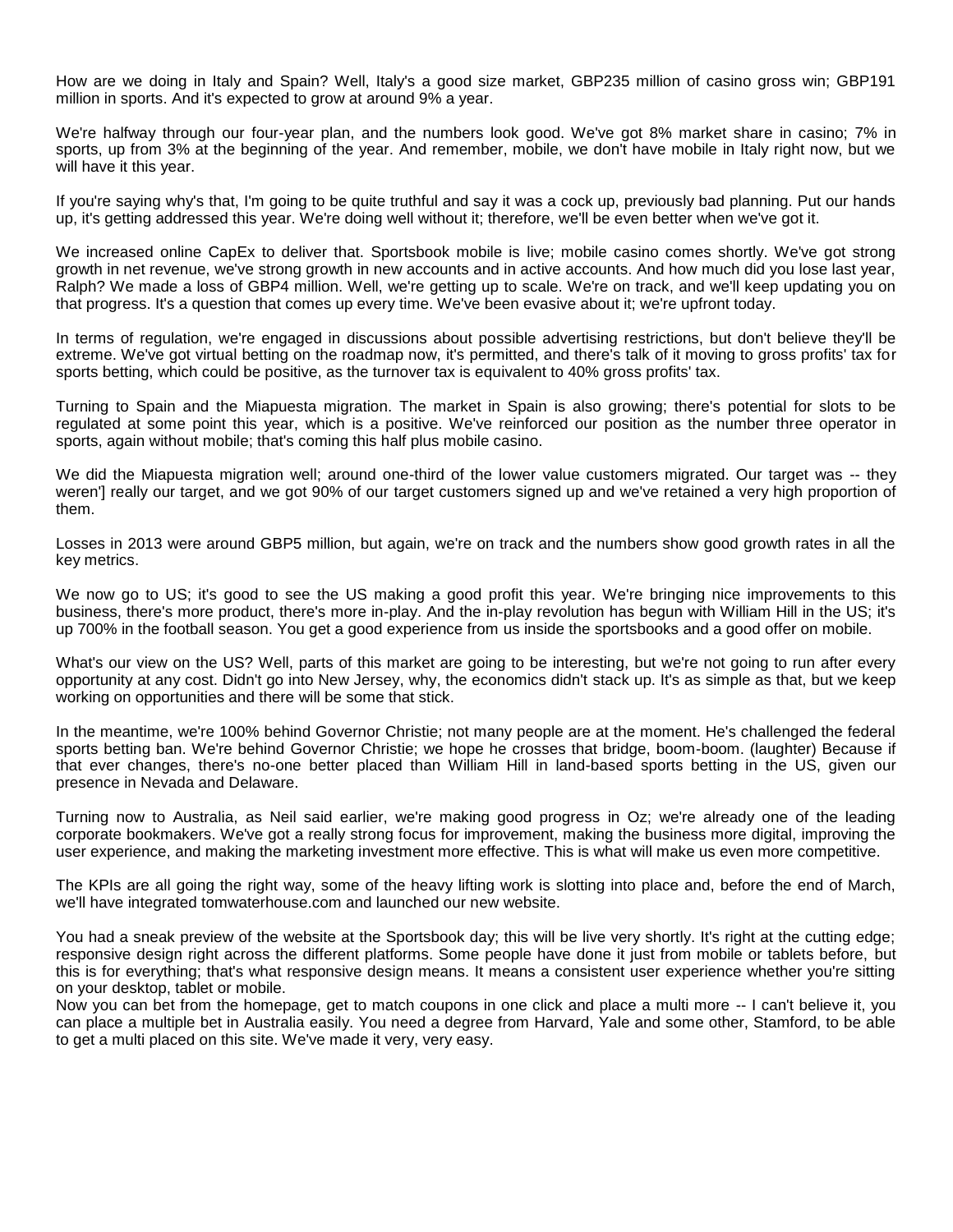Registration was a nightmare; we've sorted the registration blockages, and we've implemented tracking to keep it running smoothly. So better content display on the race cards with almost half of the racing bets placed within 30 minutes of the off. We've got better display and navigation for the next races. We've got better mobile navigation, quicker access to sports prices.

Priority display of the most popular coupons is a must. You get that on our own site at the moment, where you get the opportunity to bet quick singles and easy multis from mobile coupons. In other words, the kind of high-end betting experience you expect from a William Hill business. We've taken it and we're putting it into Australia -- put it into Australia and it all happens in March.

We're also improving marketing. We said we'd review the brand approach, well, here's the outcome. It's not going to be William Hill at the moment; we're keeping all the brands but using them in different ways. We already know if tomwaterhouse stays through the earn-out, Centrebet stays because we've got good loyalty to the brand and limited crossover into the other customer bases.

But we can't go on diluting the marketing pot, so where's the priority going to be? The priority's going to be around Sportingbet; that's going to be the focus for high-profile campaigns.

And here's our first one, with a face many of you who have watched this guy thump England over the years and brought great joy to the Scottish nation as he did it (laughter). So we're going to roll it.

(video playing)

Was that it? There's only one, okay. There's about five adverts with Shane Warne in there and they've already gone down well. I know he's an incredibly popular character and lots of people find him attractive. I won't go any further on that. (laughter) We find him effective rather than attractive, but there's lots of people who find him attractive.

You've already heard about the GBP13 million loss in week two; brought a tear to a glass eye. But it wasn't just about week two; results in January were challenging, but February has been much better. Of course, we were already up against what was a very strong margin in quarter 1 last year; I'll ask you to bear that in mind.

But the football margin in the seven weeks last year was 40% and, against a pretty poor start, we're at 16% already, which I think's an achievement. I think it's an achievement, given where we were at the very beginning of January and weeks three and four in January as well.

But on the plus side, we've been seeing absolutely fantastic staking levels, both in retail, and particularly in Sportsbook which is up 46%. In retail football, stakes are up 19%, and underlying gaming machine net revenues up 5%.

The mobile gaming numbers are looking very encouraging. They're up 21%, so Andy's only getting mild abuse now rather than heavy abuse. It's still early in the year and we've got the World Cup to look forward to, so we're still feeling confident.

So in summary, it continues to be a strong story. I'm absolutely proud of that fact. We're doing the right things in retail; we're growing mobile; we're growing internationally; we've delivered good 2013 results, and the underlying metrics for the start of 2014 area very, very strong.

Now, I hope I have anticipated a lot of your questions. I'm sure you've still got plenty more, so let's get started. I'm going to sit down next to Neil and take the questions from up here. Thank you very much.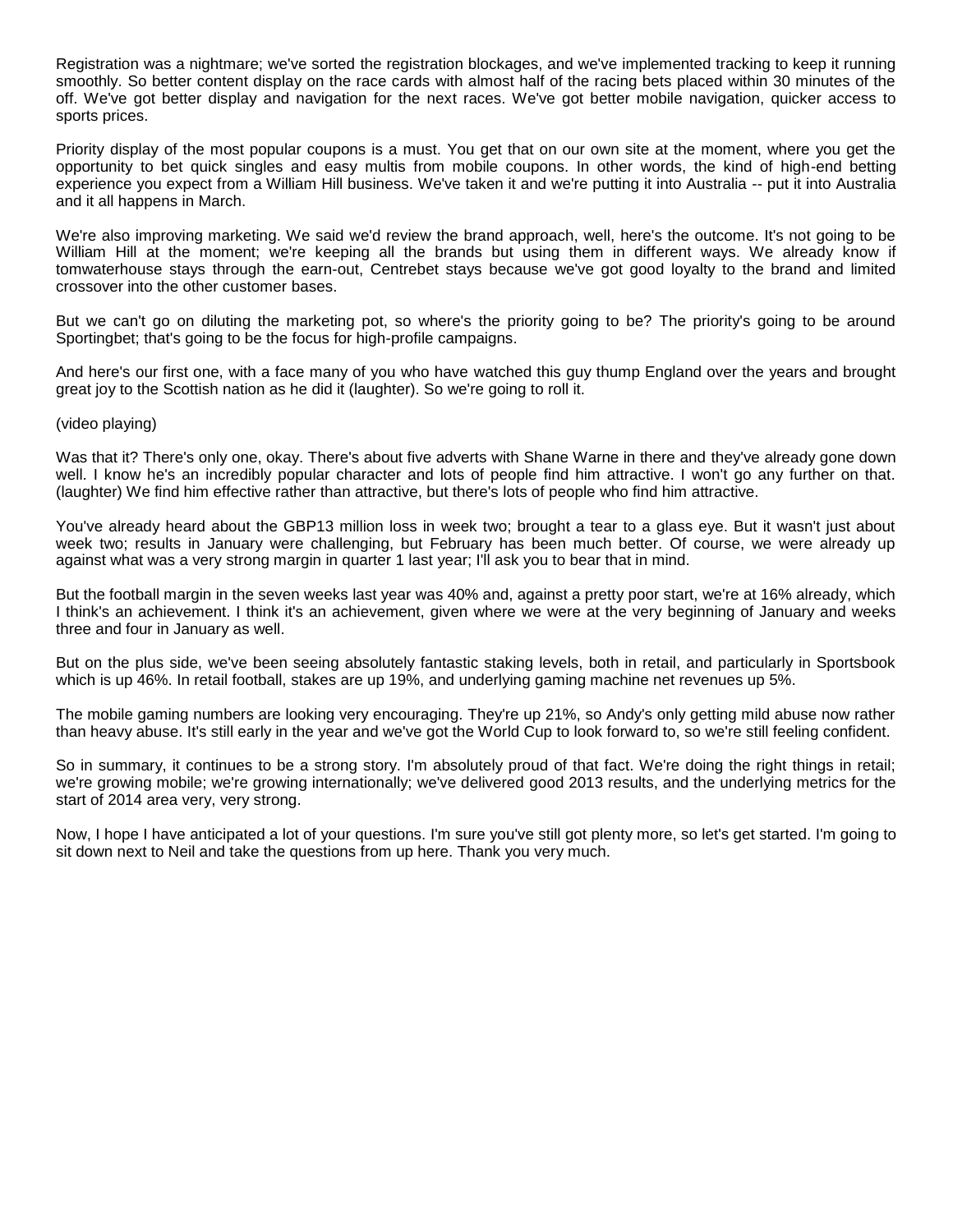# **Q U E S T I O N A N D A N S W E R**

## **Patrick Coffey** *- Barclays - Analyst*

Patrick Coffey, Barclays. Just three from me, if that's okay? First one is in-play margin. So 5.3% and 4.8% year on year, is this a trend we should be considering to continue to improve, and what's the split there between mobile and online?

## **Ralph Topping** *- Chief Executive*

Well, we've had that question before and we've always guided to around 5% as being the target for us. I don't think you should anticipate -- you should anticipate a little bit in marginal improvement, but no more than that. It's around a 5% product. And what's encouraging is the growth in turnover.

## **Patrick Coffey** *- Barclays - Analyst*

Okay. Secondly, just following on from this then, given the growth in mobile, do you have a target for the mobile percentage of Sportsbook over the next three years and where that could get to?

## **Ralph Topping** *- Chief Executive*

Yes, we've got an internal one, but I'll publish it in August, if you don't mind. It's going to be more than it is today. If you can work out your numbers on that basis, that will be fine. (laughter)

## **Patrick Coffey** *- Barclays - Analyst*

Fair enough. And then just finally on gaming, maybe another short response. It's been a --

# **Ralph Topping** *- Chief Executive*

Yes, next question. (laughter)

# **Patrick Coffey** *- Barclays - Analyst*

It's been a strong start to the year obviously, albeit up against a soft comp, but --

# **Ralph Topping** *- Chief Executive*

Who says, who says that?

# **Neil Cooper** *- Group Finance Director*

We do.

# **Ralph Topping** *- Chief Executive*

Do we? (laughter) You're absolutely right.

**Patrick Coffey** *- Barclays - Analyst*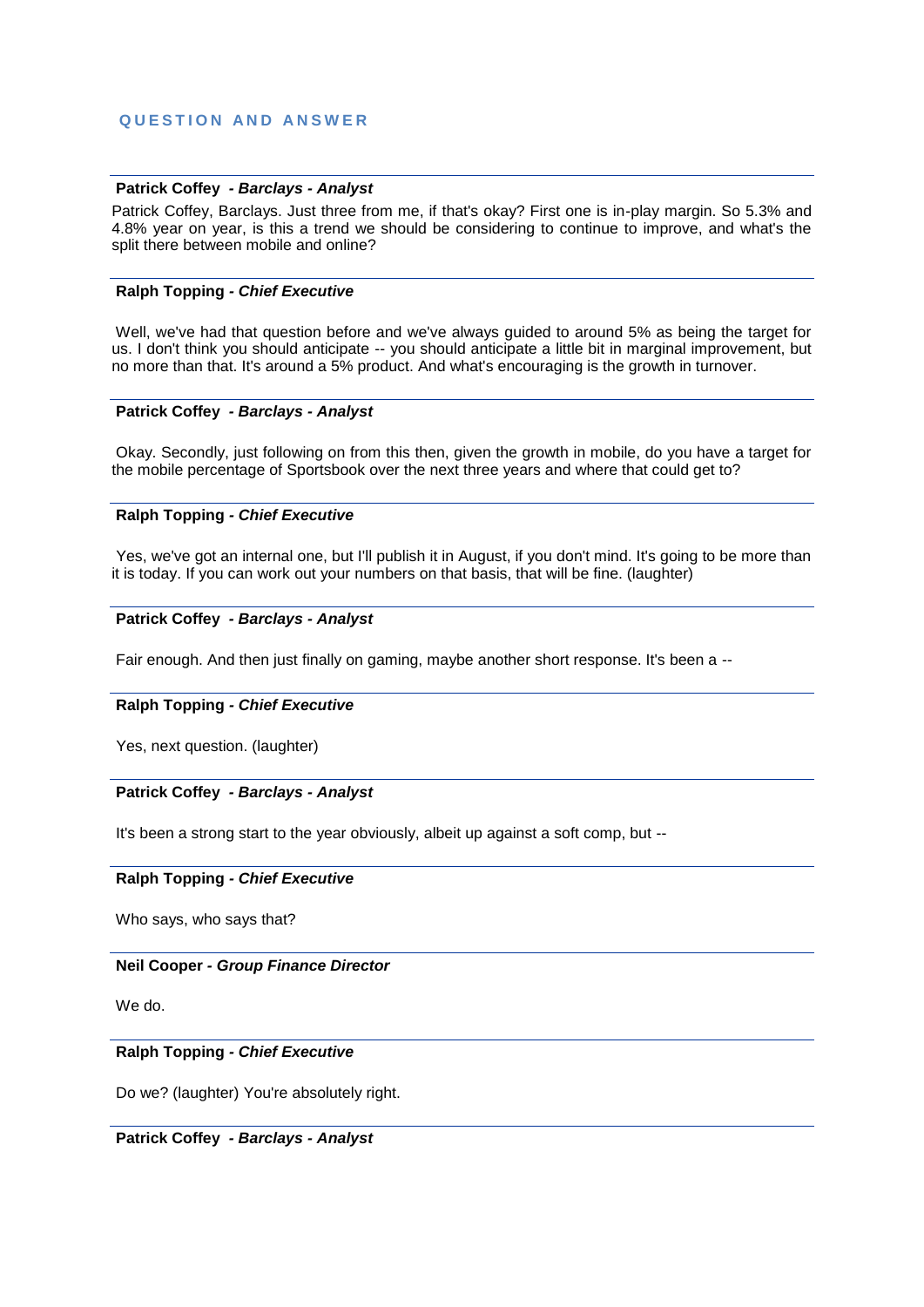Thanks a lot. But what's really driving this trend and do you think that it can continue healthy doubledigit percentage growth throughout the year?

## **Ralph Topping** *- Chief Executive*

Neil, you might come in on that one.

## **Neil Cooper** *- Group Finance Director*

Yes, sure. As we've said for a while, it's clear that mobile gaming is going to be a strong source of growth in the sector, just as we've seen the wave come through sports betting and mobile sports betting grow strongly.

Part of our challenge was to get the investment in to give us the technical infrastructure, both in terms of the breadth of product and also the enablers, or the points of friction, smoothed out. A number of those have dropped in quite late on in 2013, so in October and November. And I think what we're seeing is, hopefully, what we're starting to see, the benefit of some of that investment yielding a platform that is now much more competitive than it would have been in quarter 1 last year.

Will we continue to grow at these rates? Who knows. I wouldn't want to put a forecast out, but certainly we'd be disappointed if we went back to the performance we were seeing in 2013, yes, given the investment we've put it.

## **Ralph Topping** *- Chief Executive*

I think on the mobile side of things, the suppliers were slow to waking up. Everybody looked at mobile and thought about sports betting initially, and I don't think anybody on the supplier side actually thought that mobile gaming would transfer to the smaller screen as successfully as it is on a larger desktop.

So part of the late spurt, if you like, has been put down to that. Part of it has been down to getting ourselves ready for it. And what we've said, mobile will be about 40% of our business levels and I think mobile's not going to go away. I would anticipate being well north of that in the next three years, so it's an exciting time. Nor do I think desktop's going to go away either.

I keep saying to everybody in the team, we don't think purely about retail, we don't think purely about online. We haven't dropped our telephone business because -- and we're not going to focus purely on mobile. That's why we've got responsive design.

We want any customer to access us by any means and get a good service, and so you've got to be prepared to care for the customer well, across platforms and across channels.

#### **Neil Cooper** *- Group Finance Director*

I think just one more thing to say in this area. If you go back five years, it was much more difficult to be competitive in sports than it was in gaming, because you had to really develop capacity that you couldn't really buy in terms of competitive algorithms.

But whilst it's heavy lifting to get your mobile gaming platform up to that same level, actually because it's heavy lifting, I think increasingly we'll be a more structural differentiator. Because it's very hard work getting a mobile gaming platform in an integrated way, just because of the nature of the software challenge versus a sports betting challenge. So the fact that it's cost us some investment to get there, it may be a little bit more defendable once you're there.

#### **Nick Edelman** *- Goldman Sachs & Co. - Analyst*

Nick Edelman, Goldman Sachs. First of all, just on retail; could you say roughly what your intention is on shop openings? And also just tied into that, is the cost guidance like for like or not?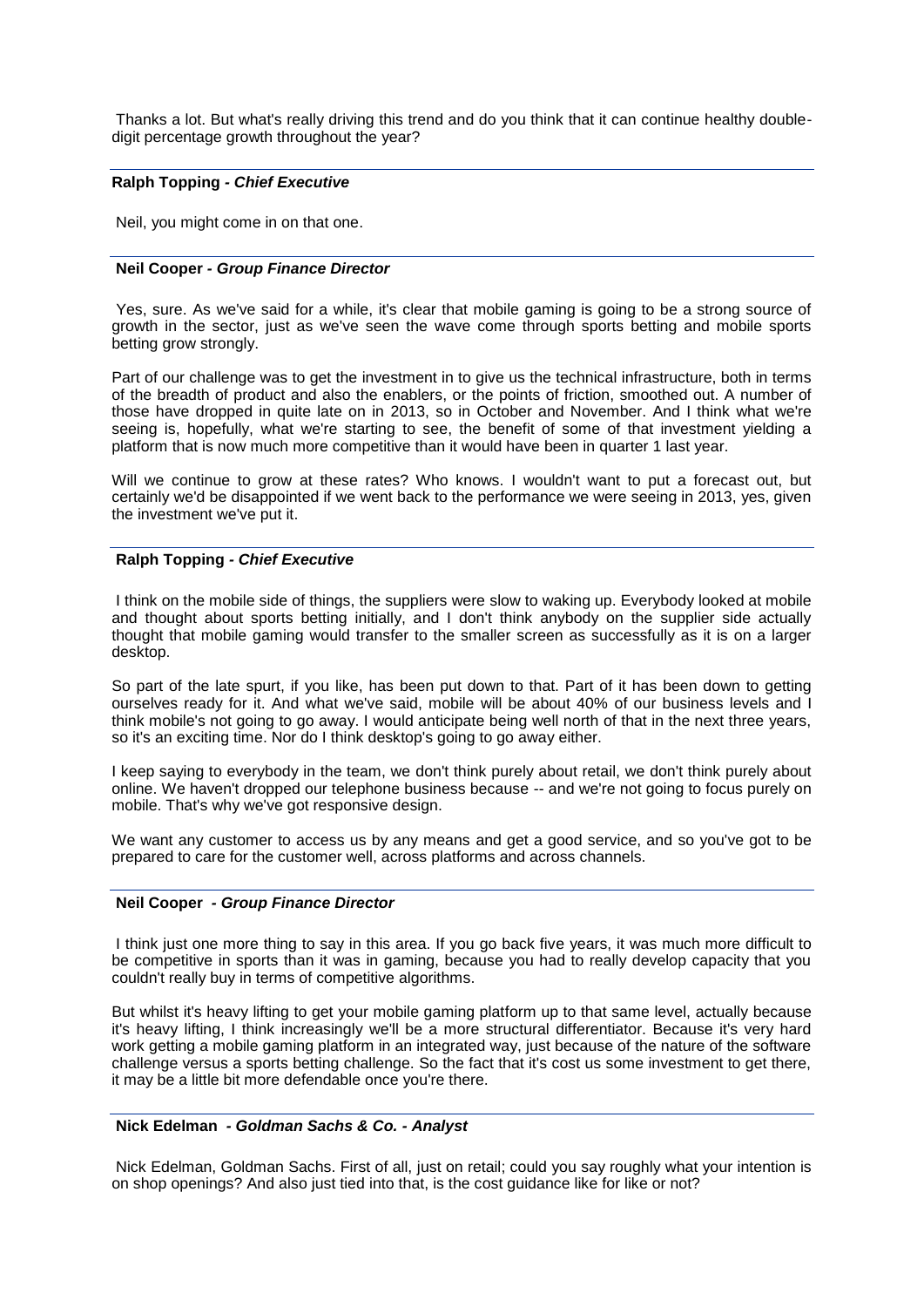## **Neil Cooper** *- Group Finance Director*

Yes, we are expecting to open around 1% a year. We haven't changed that guidance in that area. In terms of the cost, we're talking about 3% to 4%. If we open 1% it will be at the higher end of that 3% to 4% range.

## **Nick Edelman** *- Goldman Sachs & Co. - Analyst*

And in terms of the single manning, does the changes you're making this year move you as far as you can go on that, based on your risk assessment? Or are you only making parts of it -- i.e., is there a cost headwind in future years from that as well?

## **Ralph Topping** *- Chief Executive*

We've taken a long look at it and taking our time on the whole issue. Done a very strong and robust risk assessment. We're happy were we are at the moment on it. If there's going to be any flex in it, I would think it would be around the margins; I don't think it will be core. And there is, obviously, some savings in that, but we want to pass a lot of that savings on to the workforce as well.

# **Neil Cooper** *- Group Finance Director*

Can I just add, we're not anticipating starting now until second quarter. So you've only got roughly, three quarters of the year benefit in.

## **Nick Edelman** *- Goldman Sachs & Co. - Analyst*

Maybe just one last one, on online. Just in terms of operational gearing, I'm conscious that you've had some extra costs come in this year for tax changes, and then also because you stepped up CapEx and had a quite high depreciation charge. But as you look forward, do you think there is scope for operational leverage in the online business, or do you expect profit to grow in line with revenue?

#### **Neil Cooper** *- Group Finance Director*

I expect my next major shift in operational margin to be down, given the implementation of the point of consumption tax. So I think, to be fair, that will rebase the business, and let's see where we are after that.

# **Ralph Topping** *- Chief Executive*

I think it's fair to say, when you've grown as quickly as we have done and it's been five years of phenomenal growth and investment, I think there's -- and with nine months to go to point of consumption, we've got early identified GBP15 million to GBP20 million. Across the business there's very strong bottom up examination of costs and headcount taking place over the course of the next two months. We'll see what that yields.

I just want the guys to go through the justification of every job, every head in large employment areas like business systems and make sure that we are organized the way we should be organized, catering for the future. And if there's any alterations we've got to make in those areas, i.e., we've got unnecessary man count or whatever, then we'll take action.

But I think every business should go through that health check just before they get to the point of consumption tax, where you're justifying every job; you're justifying how you're organized. Initial GBP15 million to GBP20 million; don't know what else will flow from that.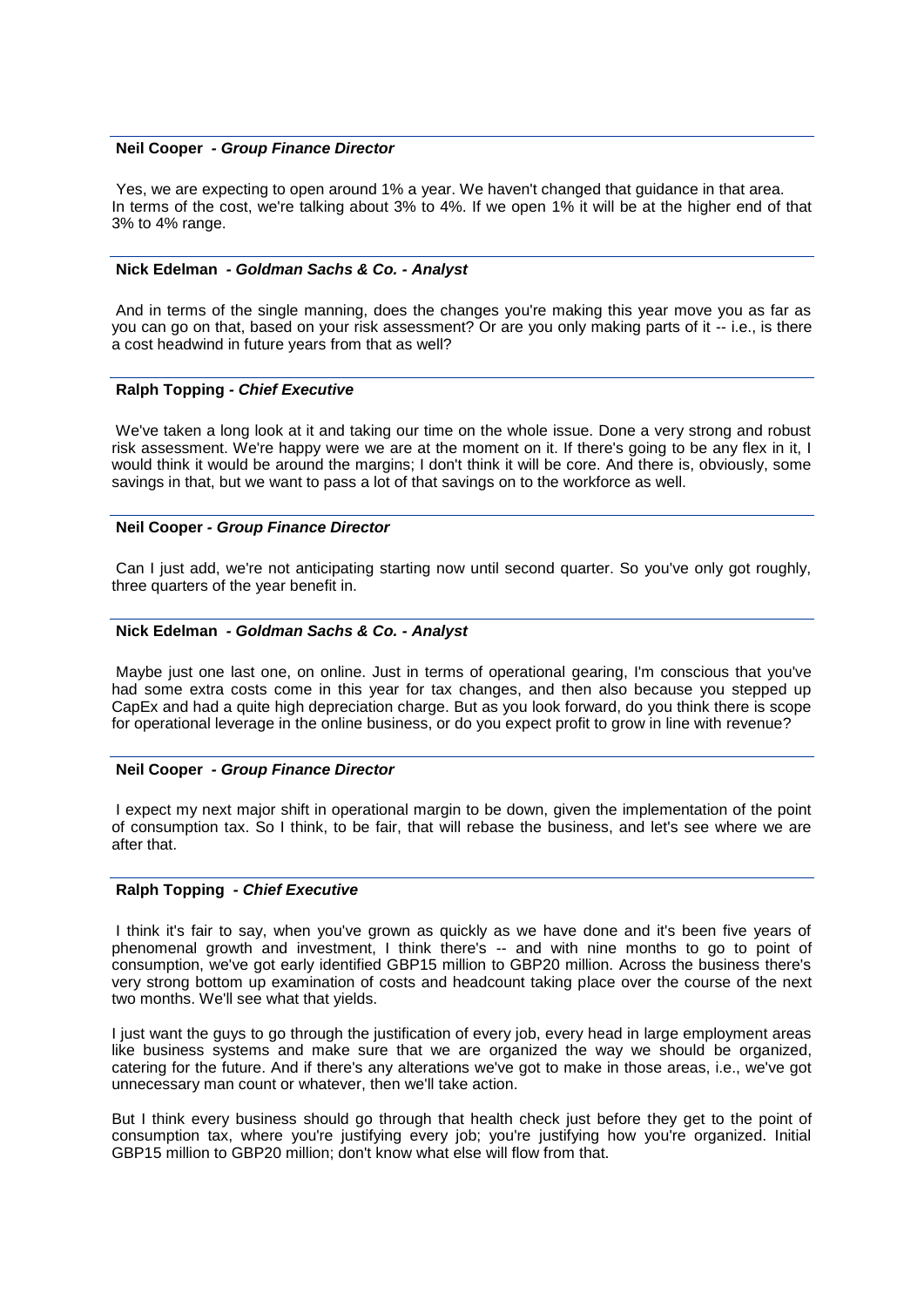# **Vaughan Lewis** *- Morgan Stanley - Analyst*

Vaughan Lewis, Morgan Stanley. On current trading in William Hill online, can you give us the details on active customers and deposits?

## **Neil Cooper** *- Group Finance Director*

No, it's a seven week current trading statement and it is what it is. We're not going to do a full yearend rollout for seven weeks.

# **Ralph Topping** *- Chief Executive*

We'll not disappoint you.

# **Vaughan Lewis** *- Morgan Stanley - Analyst*

Normally, you give some sort of flavor on active customers.

## **Neil Cooper** *- Group Finance Director*

What, on trading updates? Well, not in the last four years when I've been here. But anyway, if that's your definition of normal, fine. (laughter)

## **Vaughan Lewis** *- Morgan Stanley - Analyst*

(inaudible). On Italy and Spain then, the losses of GBP9 million, when will that get to break-even and into profit?

# **Neil Cooper** *- Group Finance Director*

I think what we've said, pretty clearly, is we expect Italy to be a four-year cycle and we launched in 2011, so we're about half way through. And Spain, three years, we launched in 2012, so we're about half way through, so we should be getting into profit territory in 2015.

#### **Vaughan Lewis** *- Morgan Stanley - Analyst*

They will lose about the same this year and ---?

#### **Neil Cooper** *- Group Finance Director*

No, I would hope they'd lose less. The issue you have in these markets is you're investing in marketing at a given pace, and your net revenue's growing very quickly. But you've got to get to the point where net revenue exceeds, obviously, what is a big lump of costs below net revenue. So we should expect to see an improvement on those loss figures.

# **Ralph Topping** *- Chief Executive*

Like owning a racehorse. You have to put a lot of money up front to buy the nag and a lot of money to feed the nag, train the nag, and you're hoping it's going to win a few races for you. We share your optimism about Spain and Italy, as well as you're horse, Vaughan; we're very confident. (laughter)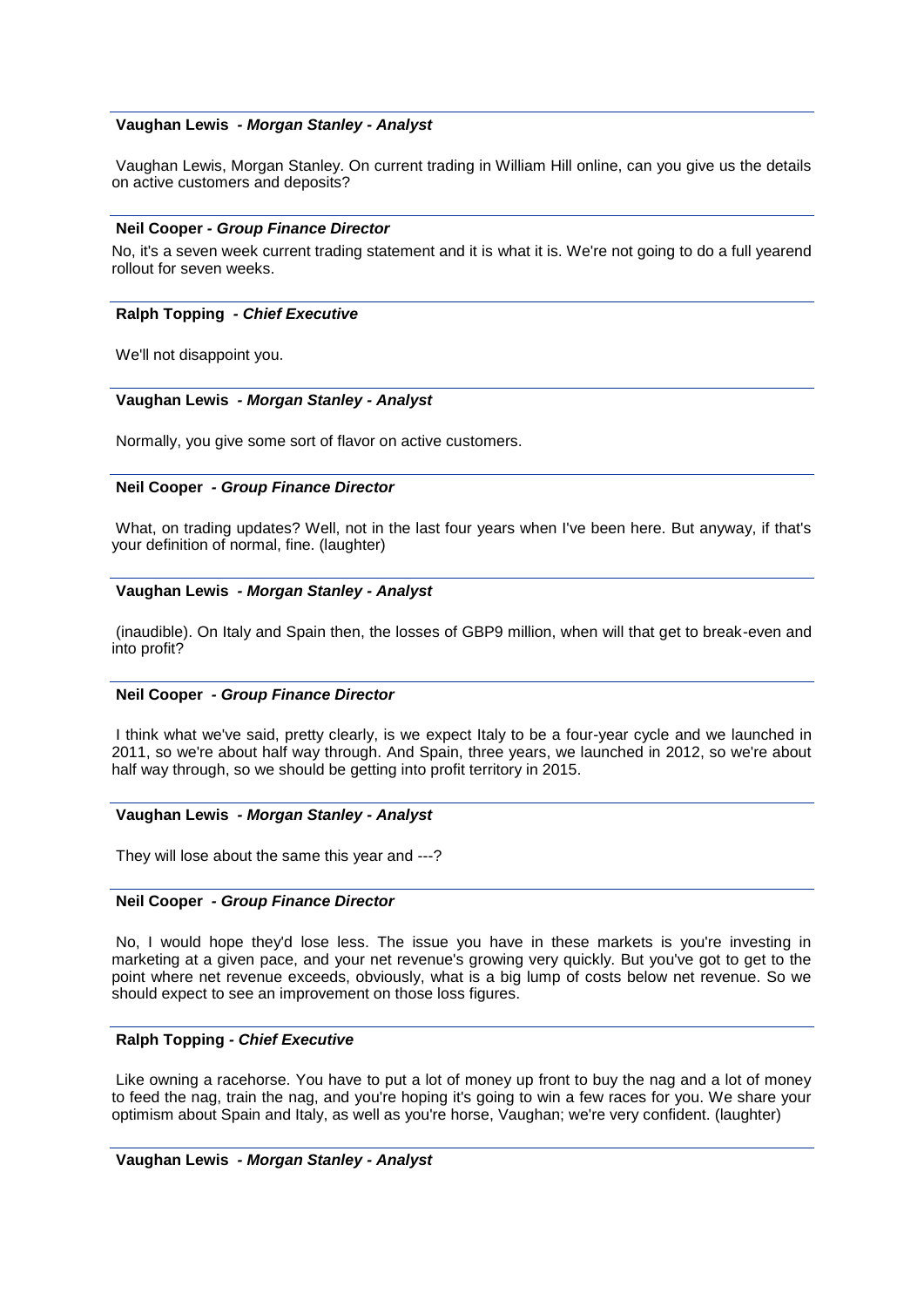Last one, if I can? Your new target that you've given today of 35% to 40% of revenues from international markets, presumably that will include some acquisitions to get up to that sort of level?

## **Ralph Topping** *- Chief Executive*

No comment.

#### **Vaughan Lewis** *- Morgan Stanley - Analyst*

Where are you looking, though?

## **Ralph Topping** *- Chief Executive*

Well, I think what we've previously said is we've -- I think a figure that I'm hoping someone casts up to me later on, as I said we get probably the US producing GBP100 million profit for us at some point. I think you need to look at the US and, obviously, Australia we're very hopeful and Australia there's a lot to go for down there. But there's other markets in Europe. I think, if anybody is not excited about the prospects for the William Hill business, then they're dead, I think, because -- I am talking internally; externally I don't know what gets you excited.

But from our point of view internally, we see great opportunity to take that what is a big, big brand and make it even bigger, and the opportunities are internationally. So US, Australia and some interesting opportunities in Europe as well. That's the way our thinking is, so three or four years to realize that is, I think, a reasonable timescale.

## **Vaughan Lewis** *- Morgan Stanley - Analyst*

Thanks.

## **Richard Stuber** *- Nomura - Analyst*

Richard Stuber, Nomura. A couple of questions, please. First of all, in terms of your machines' performance year to date; obviously, you've got only half of your estate has the new machines in, versus the old. Could you give us the metrics in terms of how the new ones are comparing, versus the old ones, so we get an idea if you fully rollout your estate where things could be?

And secondly, you gave the operating losses for Spain and Italy of GBP9 million this year; can you tell me what it was last year so I can see the delta on that? Thank you.

#### **Neil Cooper** *- Group Finance Director*

Off the top of my head, I can't tell you what the delta is actually because I don't have that information to hand, you mean 2012?

# **Richard Stuber** *- Nomura - Analyst*

Yes.

#### **Neil Cooper** *- Group Finance Director*

Spain went backwards 2012 on 2013 because we were obviously trading in the market prior to the license regime. Italy would have been larger losses. Directionally, it would be maybe GBP3 million/GBP4 million more losses, I would imagine, but generally, if you haven't worked it out already.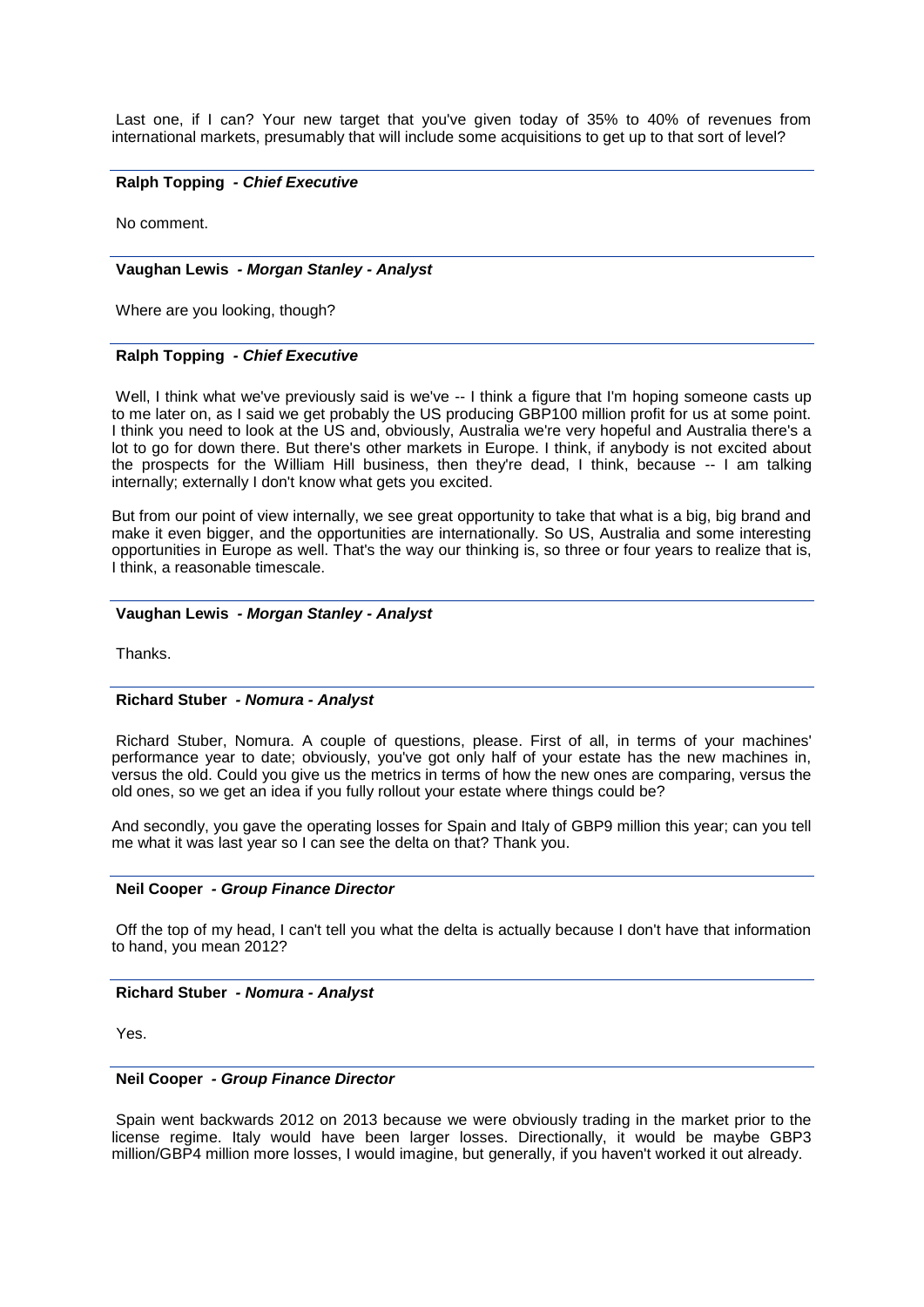# **Ralph Topping** *- Chief Executive*

We'll give you a bit of guidance maybe after the meeting.

## **Neil Cooper** *- Group Finance Director*

In terms of Eclipse, we're not commenting on Eclipse in detail today. As you no doubt are aware, there will always be a slough period as you replace machines, and we just want to make sure that we have a reasonable period of time for the machine past that transition phase before we start commenting on it in public.

# **Ralph Topping** *- Chief Executive*

In the next update we'll give you more information.

## **Richard Stuber** *- Nomura - Analyst*

Can you just confirm, when you rolled out the first half of the machine when did that --?

# **Neil Cooper** *- Group Finance Director*

We haven't finished yet quite, I think we finish in the end of March. Yes.

# **Richard Stuber** *- Nomura - Analyst*

Okay. Thank you.

# **Neil Cooper** *- Group Finance Director*

So some of our machines have matured; others are still in that maturity, in that transition phase.

# **Ralph Topping** *- Chief Executive*

The encouraging number was the 5%, which I think a reasonable assumption would be a lot of that would be -- a fair proportion of that would be down to the new machines; it always happens. You go back the way after a period of time, you've got to reinvest in new machines.

# **Richard Stuber** *- Nomura - Analyst*

Thank you.

#### **Ed Birkin** *- Credit Suisse - Analyst*

Ed Birkin, Credit Suisse. Firstly, just on your depreciation, going forward; obviously CapEx is running ahead of it. Can we get some guidance and maybe even the split between online and retail?

# **Neil Cooper** *- Group Finance Director*

We'll come back to you outside the meeting on that.

#### **Ed Birkin** *- Credit Suisse - Analyst*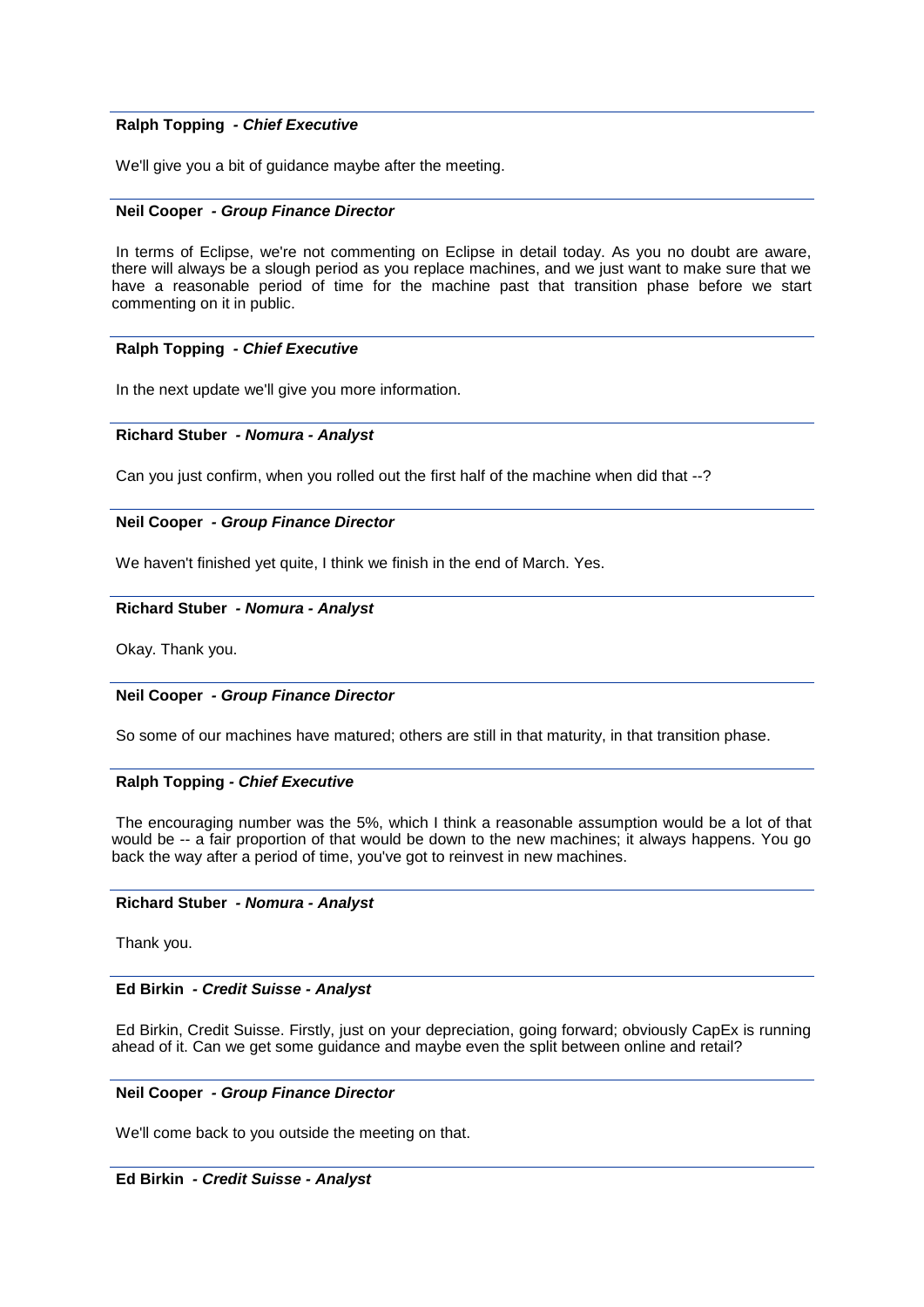Secondly, CapEx on a slightly longer-term view, going up to GBP90 million is this the kind of investment needed to keep this business growing now, or are we at a place of higher CapEx just really ramp up the mobile side?

#### **Neil Cooper** *- Group Finance Director*

There's certainly some CapEx in online that you won't need to spend, on an ongoing basis. I wouldn't like to hazard a guess as to whether GBP20 million or GBP21 million or whatever is the right longterm run rate. What is far to say is we are, clearly, showing that we can invest higher than the GBP20 million rate that we were running at, and then you can see, hopefully, from the numbers that we're getting benefit from that.

So whilst we can still continue to invest and drive growth, if we're not capital constrained we'll still continue to do that. I don't think we're in a position where steady state is the alternative, at the moment.

## **Ed Birkin** *- Credit Suisse - Analyst*

And just a second one on the CapEx, how much does it cost, roughly, to increase your stake by 1%, say if there's restrictions on shop openings what would we be looking at the saving?

## **Neil Cooper** *- Group Finance Director*

We're putting in somewhere between GBP200,000 to GBP250,000 for a new license. So if you got 25 new licenses by GBP250,000, you're the analyst. I haven't got a calculator here, look.

#### **Ralph Topping** *- Chief Executive*

21 at GBP250,000 is about GBP12.5 million.

#### **Neil Cooper** *- Group Finance Director*

Yes, it's going to be somewhere around -- including --

## **Ralph Topping** *- Chief Executive*

I'm not the finance director by the way (laughter).

#### **Neil Cooper** *- Group Finance Director*

If you look at GBP250,000 by 25 shops, plus some aggressive CapEx in things like videos walls, you're probably looking at somewhere around GBP10 million.

## **Ed Birkin** *- Credit Suisse - Analyst*

And then just finally on your online revenues, so excluding Australia, can you give us roughly what proportion came from UK and Ireland and then what proportion if you include the regulated Italy and Spain in that?

#### **Neil Cooper** *- Group Finance Director*

When you say Ireland, you mean Northern Ireland?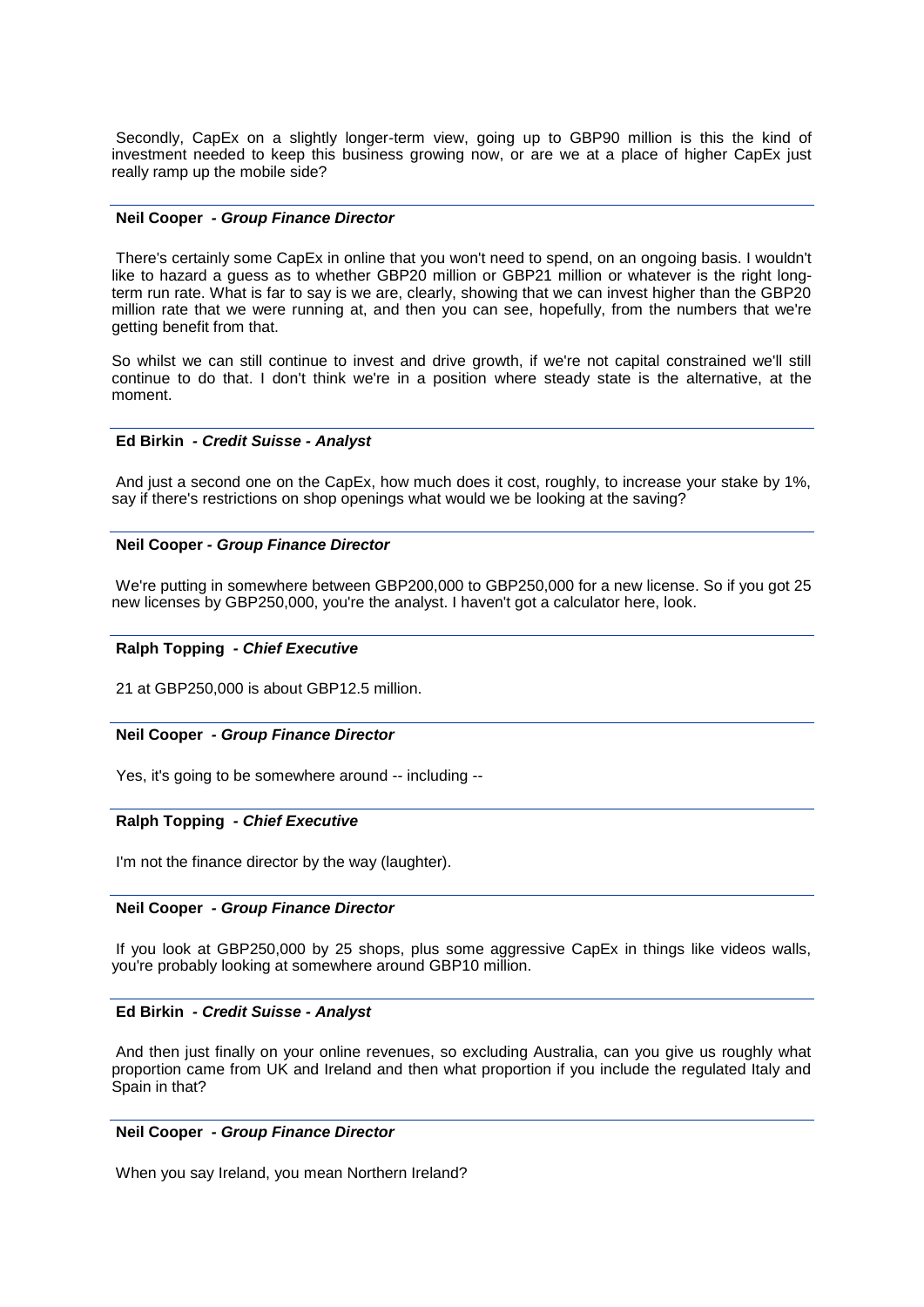# **Ed Birkin** *- Credit Suisse - Analyst*

Yes.

#### **Neil Cooper** *- Group Finance Director*

Our UK business, which would include Northern Ireland is about 75% of revenues in 2013; including Spain and Italy it's 81%.

#### **Ed Birkin** *- Credit Suisse - Analyst*

Thanks very much.

## **James Hollins** *- Investec Bank UK Plc - Analyst*

James Hollins, Investec. Just two from me. Further on the online gaming product, in terms of the mobile development, obviously excluding ongoing incremental product improvements, are there any big fundamental step change product improvements that needs to be put through to, the change in terms of the product quality and the consumers' mindset or is it just an ongoing momentum?

## **Neil Cooper** *- Group Finance Director*

I think the last piece of the jigsaw for us, around that technical infrastructure in mobile gaming, is going back to look at our bonus engine, whether there's improvements we can make to the bonus engine. But I think the bulk of the improvements have gone in. So in terms of shared wallet, we have effectively two wallets in the system, as we did for desktop now, with an open bet platform wallet, which covers sports betting, the Vegas tab, live casino from Evolution, bingo and then we have a Playtech wallet, which is obviously poker and Playtech casino, poker not being relevant on mobile yet.

People talk about a single shared wallet across the whole system as being the answer. I'd remind you that we managed to get to market leadership in casino in the UK with two wallets on our desktop. So it's certainly helpful, but it's only one part of the jigsaw. So I think --

# **Ralph Topping** *- Chief Executive*

Sorry, the other point I'd like to make is about Shoreditch and what Shoreditch does for us because we've two teams working down there, one on gaming and one on Vegas innovation, so there's a big emphasis on innovation. It's a big advantage for us being there in terms of the quality of person that we can recruit and the skill sets that we can recruit, because we just couldn't recruit them in Gibraltar.

But the keyword is innovation Gaming is very much in our DNA and we are looking at particular ways in which we can interact with clients in innovative ways, and more on that later on.

#### **James Hollins** *- Investec Bank UK Plc - Analyst*

My second question was just on the level of pre-match wagering has increased as a proportion, relative to in-play, which I think reverses a historic trend. I just wanted to check, is that really down to the interest in the pre-match accas, or is it something else at play?

# **Ralph Topping** *- Chief Executive*

I think pre-match acca 5 and acca 6 offers has driven a lot of that. And we've made significant improvements in what we do pre-match. We're happy with growth in both, actually, but it's good to see the pre-match getting a lift; certainly, I think hit a chord with punters on the acca 5 and acca 6.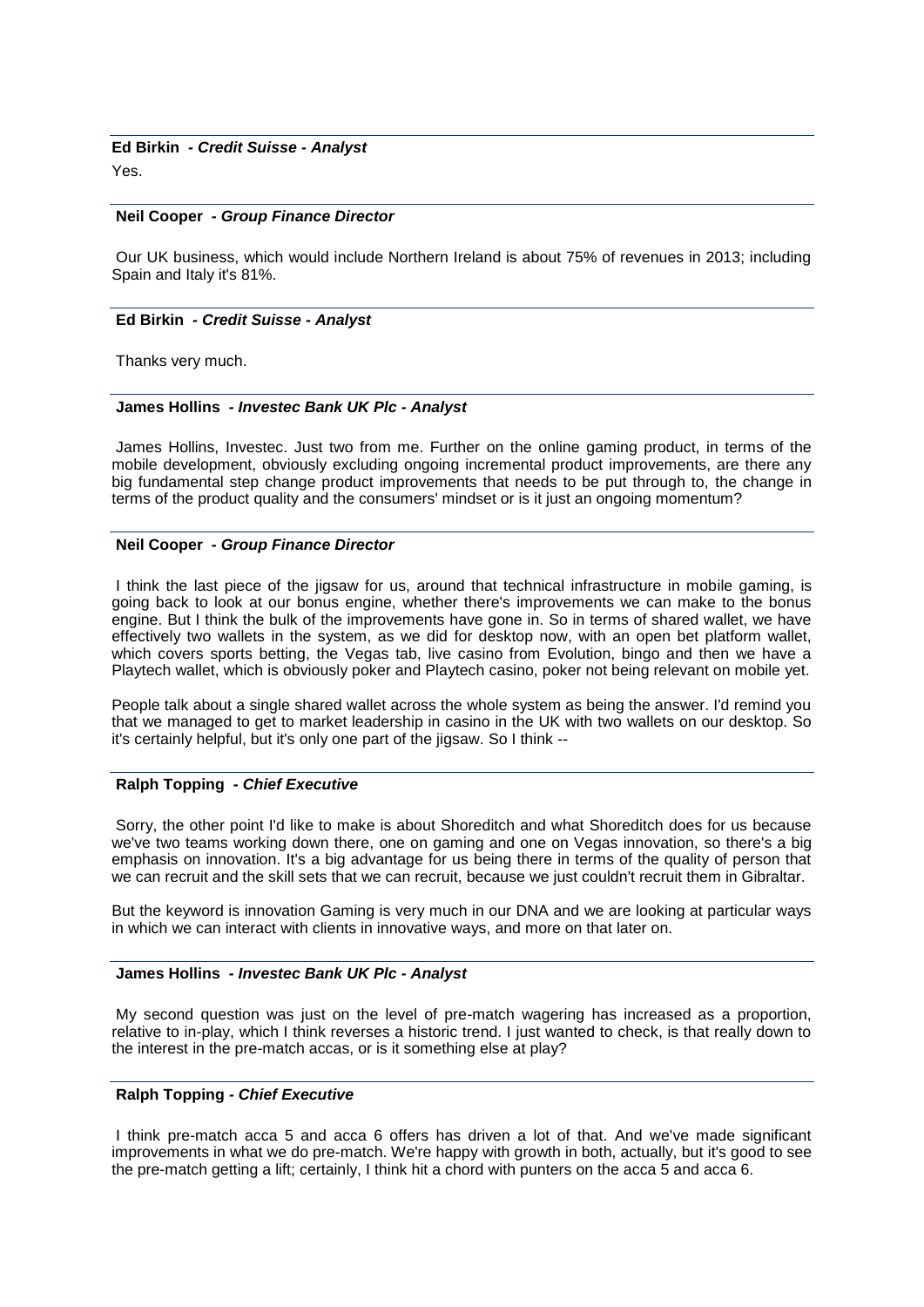And we have, as you know, one of the most creative thinkers around the punter in our business, in fact, two, in Jamie and Terry, both long-term committed to the organization, which is a massive boost for this business. But they look at things from a punter's point of view.

The good thing about William Hill, actually, when you step back from it, is that, within the business, there's a lot of people who think punter, punter, punter because they are punters. Right now the Chief Executive's a punter; the Group Director of Operations, Jamie Henderson, is a punter. Jamie, certainly, anybody who's been out with him knows he's a punter.

But they think creatively and they think laterally about what the punter might be looking for. And I think that's a fantastic asset to have. Not relying on one guy, because Jamie's built up a good team, and Terry's built up a good team; put a lot of insurance around the business now, in terms of strength of our teams. And that's really important, because we never want to rely on just one or two individuals.

So you can expect more; there's more being looked at. And some of the frustration that the guys have is around delivery times, because they can think faster than it takes BS to deliver. And that's no criticism of BS. It's easy to think of an idea; it's much harder to get all the elements of the idea out of Jamie's head, onto paper and into the system, and make it work, all right, so plenty to come.

# **Neil Cooper** *- Group Finance Director*

Just a couple of data points. Probably prior to 2013, you are right, we had seen in-play growing faster than pre-match. And I think that was largely a feature of where product proliferation was driving new content and, therefore, driving use.

The first half of 2013, actually we were bang in line, 26% I think it was on both in-play. Now that, to me, was about a mobile tide lifting both boats. That has shifted in the second half, so that pre-match accelerated a little bit ahead of in-play. So hence our view that some of this is related to the change in free bet stance we've had.

# **Ivor Jones** *- Numis Securities - Analyst*

Ivor Jones, Numis. The dividend seems a bit mean, or at least very well covered. Is that because you're targeting a particular capital structure?

# **Neil Cooper** *- Group Finance Director*

The dividend is exactly in line with the Board's policy. So whether you think it's mean or not is a perception, I guess. But we're paying out around 2.5 times, in line with our stated policy.

# **Ivor Jones** *- Numis Securities - Analyst*

And now you've been through this heavy period of CapEx and done your rights issue, when might that policy be reviewed?

# **Neil Cooper** *- Group Finance Director*

Well, look, what the policy actually says is we have an intention to be around 2.5 times, with an eye to move it down to 2 times, if conditions are right. Certainly, looking ahead, it's one of the debating points for the Board is where the right point on that 2.5 times metric is. And that's where we've landed.

I think, against an EPS growth of 6%, a dividend growth of -- well, basically, just an EPS growth of 6% and dividend growth of 12%, if you phrase it that way, may not appear as mean as that.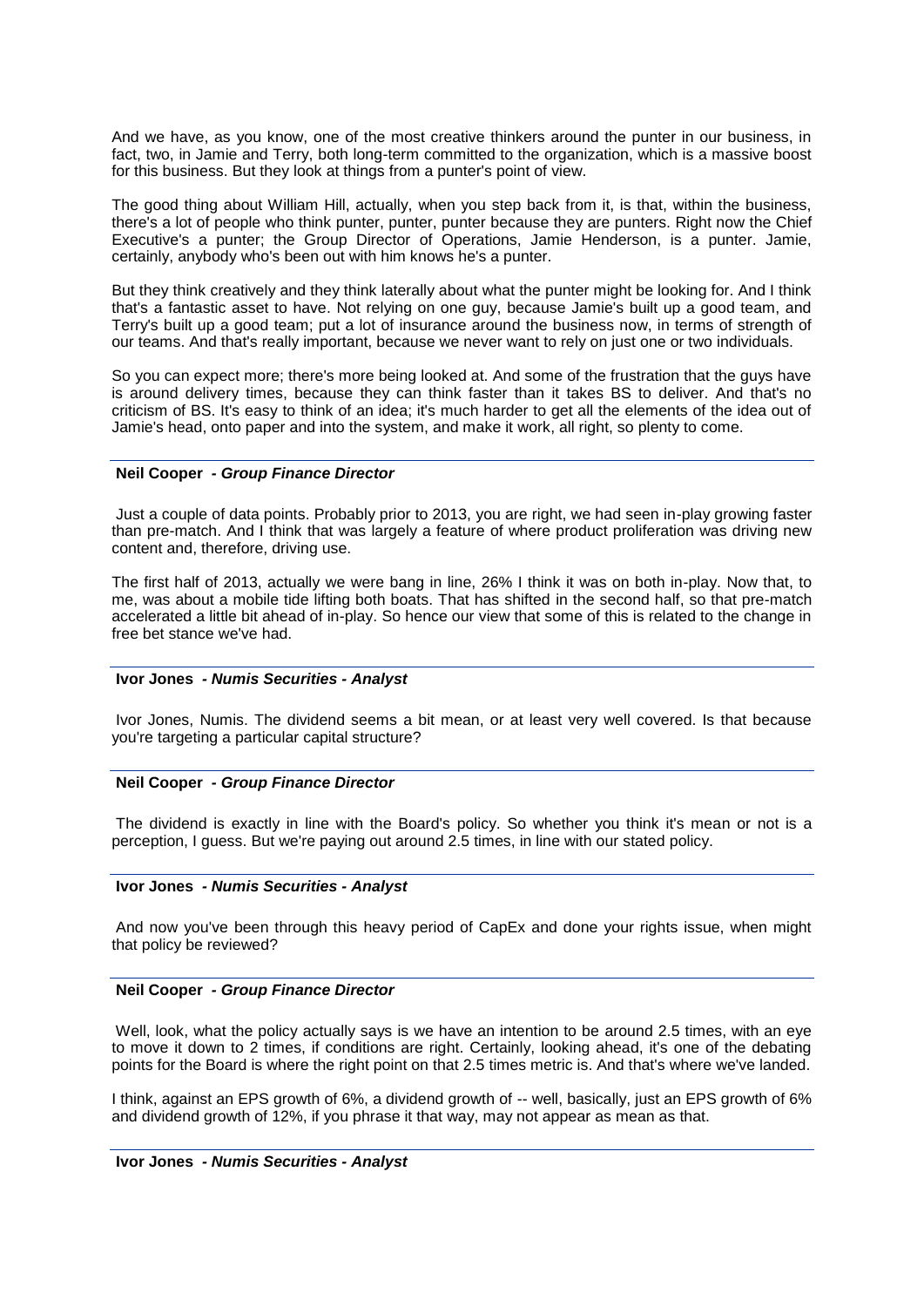Playtech is, clearly, more incentivized for Ladbrokes to drive online than William Hill. Could you just talk about your dependence on Playtech, and how that might change, and whether we should be concerned about that conflict of interest?

# **Ralph Topping** *- Chief Executive*

It's quite interesting, I had two meetings in the last couple of weeks with the Playtech guys; regular meetings with Playtech management. Gareth and I have got dinner in the diary next week with Playtech directors. So the relationships between the two organizations continue to be progressive.

We don't think we're getting a lack of attention from Playtech; don't see that at all. And you've got to look and see how much Playtech are benefiting still from the association with William Hill. To their credit, they're paying us a lot of attention, so we're happy with that.

#### **Ivor Jones** *- Numis Securities - Analyst*

But it sounds, from what you've been saying about your own investment in your own people, I'm just trying to judge what is left that comes from them, that you are dependent on.

## **Neil Cooper** *- Group Finance Director*

They're a software provider; one of our biggest -- one of our top two external software providers. It's an important commercial relationship for us both.

## **Ivor Jones** *- Numis Securities - Analyst*

But marketing, bonusing, the other stuff you're talking about is William Hill stuff?

# **Neil Cooper** *- Group Finance Director*

Yes, sure.

## **Ivor Jones** *- Numis Securities - Analyst*

And then, lastly, can you just talk about your attitude to smoothing profits, versus growing the business? It was interesting, you talked about finding GBP15 million to GBP20 million of cost savings, when you've always talked about the business being run tightly for costs previously. So you're trying to give a signal that you don't want profits to dip.

We get to next year, it may be a different competitive environment. Can we see marketing go to 35% in online, because you want to grow the business, or is it more important to keep the bottom line?

# **Ralph Topping** *- Chief Executive*

Well, I think that's the main question for us. You've got to put it into context of where we see competitors going. I joked about it earlier, but I'm dead serious about it. You have to evaluate what's going on in the next nine months.

Now, one of the things I'm really interested in is converting all this good growth we're seeing into stronger bottom line, and challenging a lot more about the cost increases that we've seen, and whether or not I want to see them rack up the way they have been doing, particularly in online.

I think retail has been a very strongly, well run business, in terms of costs. But online, because it's exciting, the top line moves ahead. I think the real test for the online management is how you convert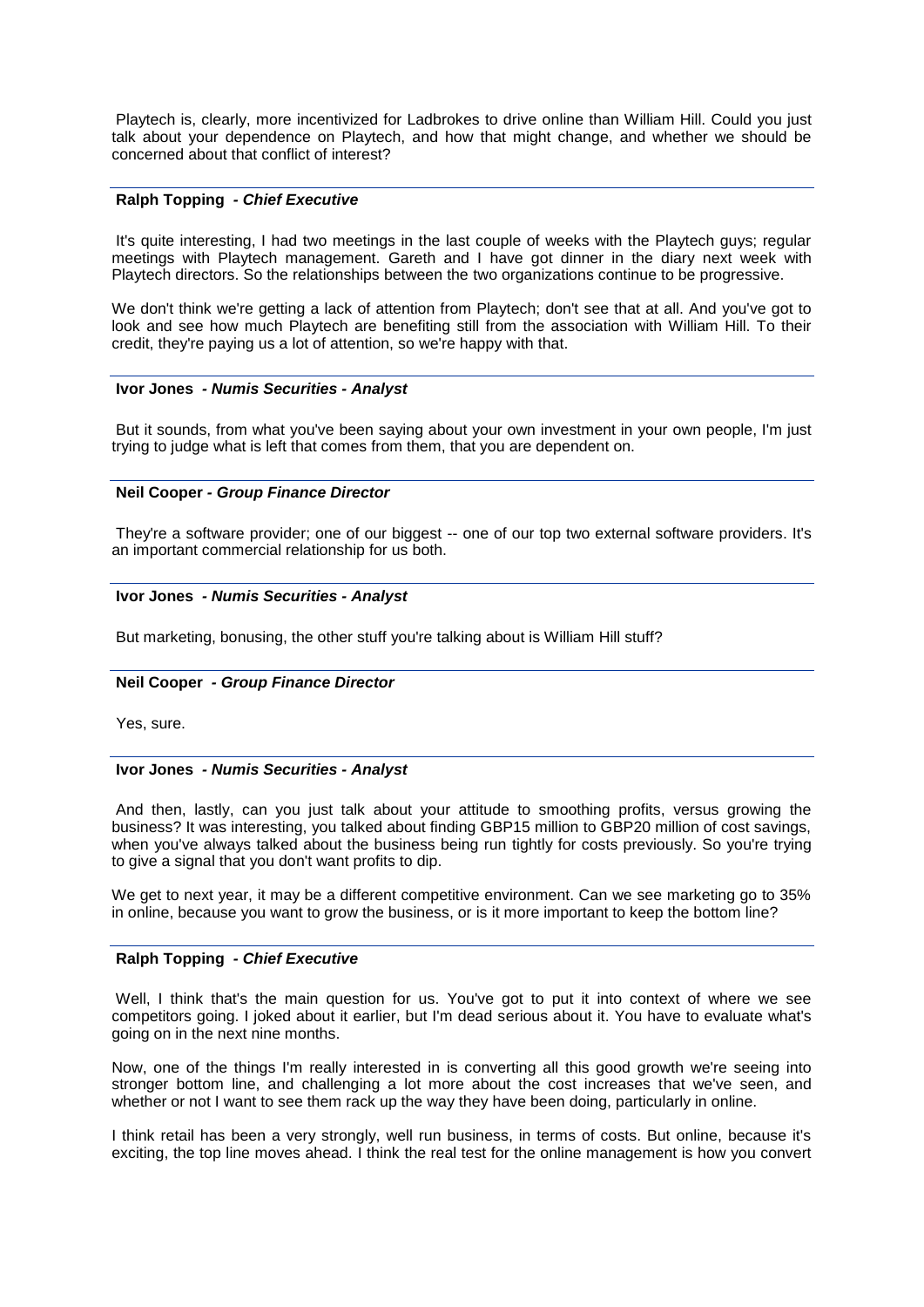more of the money that you take in, into bottom line profit, without damaging the growth prospects of your business.

And hence, the reason for this, justify every job, justify every department, every organization where the money's being sent; real bottom up justification on costs.

To me, I'm highly pleased with the way the business has gone, but I think this is the right time to actually just challenge a lot more on costs. Because I think we should be converting a wee bit more, I think, what we're taking top line into bottom line.

#### **Ivor Jones** *- Numis Securities - Analyst*

Thank you.

## **Nigel Hicks** *- Agency Partners - Analyst*

Nigel Hicks, Agency Partners. I think POC looks about GBP75 million gross, or thereabouts, I'm not sure. So you're basically saying GBP15 million to GBP20 million is to ameliorate or mitigate something?

## **Ralph Topping** *- Chief Executive*

At the moment.

## **Nigel Hicks** *- Agency Partners - Analyst*

Is the GBP15 million to GBP20 million all in online? And if so, which cost lines are the main beneficiaries of that?

Can I just also just ask one --

# **Ralph Topping** *- Chief Executive*

The answer to that is, the biggest proportion so far is online, yes.

## **Nigel Hicks** *- Agency Partners - Analyst*

With any specific lines within --?

## **Neil Cooper** *- Group Finance Director*

Well, we're going to be looking at our marketing monies, partly reflecting the fact that, whilst we've endeavored to maintain our net revenue to ratio, the reality is that that is a linear relationship that is not necessarily all the way up. So if we have the leading package on Channel 4 racing, it doesn't get any more leading because we're bigger, if you follow me.

So these are some of the areas we're looking at in our marketing spend. There will be areas of cost sharing through the profit share type arrangements we have with some software suppliers and affiliates and so on. Those are in the mix. There's some business growth that we would have otherwise put in that we wouldn't want to put in, in the context of this.

So there's a range of different areas, predominantly in online. To Ralph's point about retail being run tightly, yes, that suggests that there's not a lot you can go and do there which wouldn't damage business in and of itself.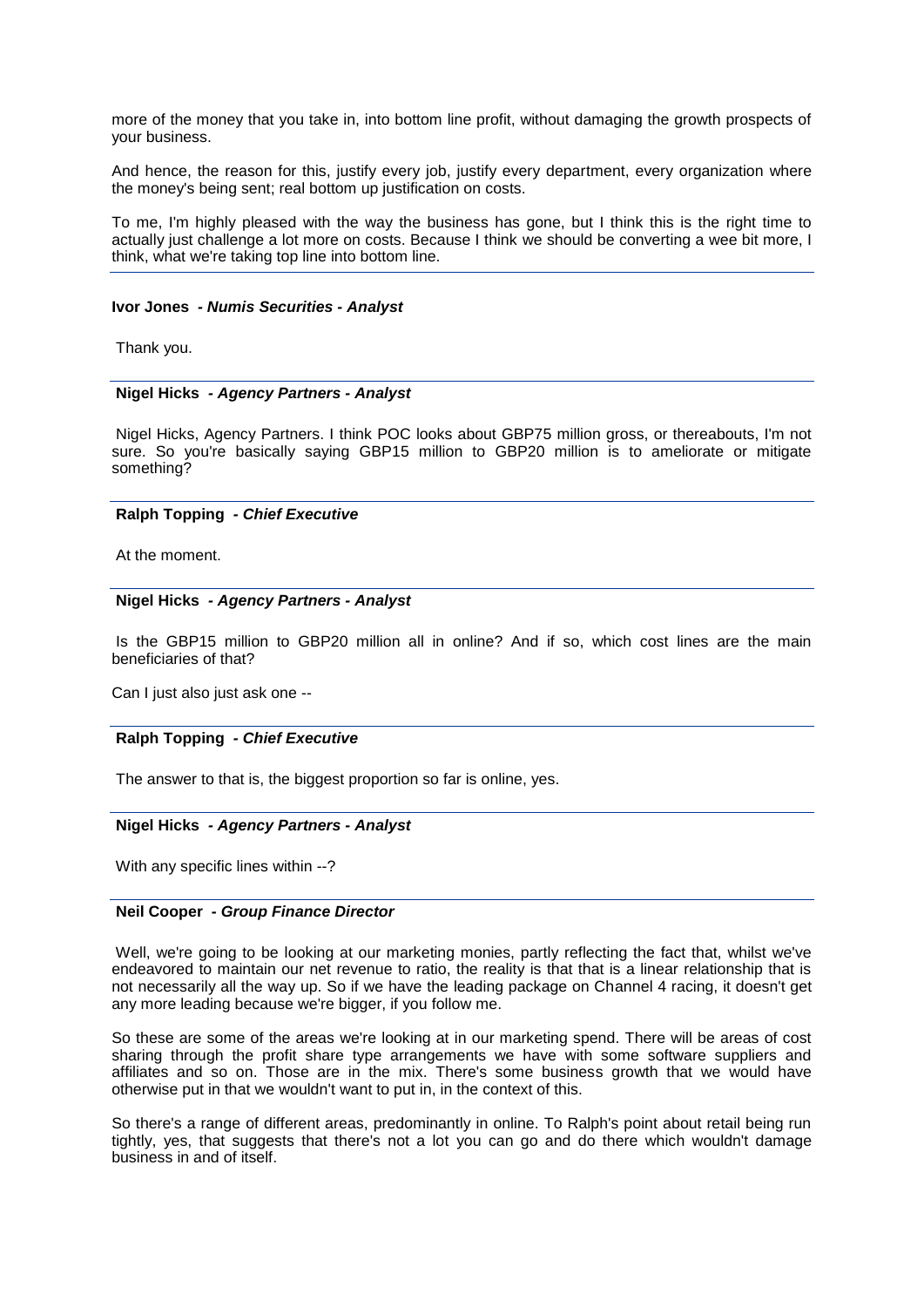## **Ralph Topping** *- Chief Executive*

By the by, we need to be careful of this and why we're being it. But no question about looking at what we're doing in the business.

In Australia we've got a data team we've inherited from tomwaterhouse business, led by the guy that ran the Paddy Power business, and I'm pretty excited about what went on in Paddy Power, shared those big compliments to them in terms of what they - the proper use of data extracted from that business. I'm excited that we've got this lad leading our team in Australia. He's going to be taking responsibility for doing the same within the William Hill business.

Building on what we've done with CRM, we're bringing a new look at data, fresher look at data for us. Now, we think that can yield quite significant huge benefits for us as well. Huge in my terms; GBP10 million is huge to me.

So we have to be very careful about our guidance, at the moment, until we have that project up, because then we can firm up on a number that we're seeking it delivers from that. We're going through quite a period of time, at the moment, where there's a bit of movement around the place, lacking certainty about what politicians are going to be doing.

I've told you where we are with the politicians, but you wouldn't be surprised, at any point in time, if in the near future, the next couple of years, they're going to look at online advertising, for instance, instead of TV advertising because Maria Miller, in particular, has commented upon the amount of advertising that children are exposed to during the day and during live events.

Now, with that in mind, I could defray my point of consumption tax costs if we had an adjustment on advertising. I don't think it would be too radical, but there may be some savings come from that.

We've just got to be careful that we don't say, there's a number on that, so that's nine months out, because a lot is happening within the business. A lot is happening externally and we've just got to keep our heads at the moment. The closer we get to that, when the starting gun gets fired, the more granular the detail will be.

# **Nigel Hicks** *- Agency Partners - Analyst*

Can I just ask, on POC, what you're doing or what progress you're making in terms of making sure it is a level playing field?

# **Ralph Topping** *- Chief Executive*

Other than repeating our conviction, unless the gambling commission's right, and I've no reason to believe when they tell me that they're going to be strongly focused on it that they are not, we'll be strongly focused on what's going on in that space and what the commission are doing to ensure that we do have that level playing field. It's not started, so we've just got to wait until it begins.

# **Nigel Hicks** *- Agency Partners - Analyst*

Can I just ask why the tax charge was 11% and it was 16%, 17% and it will be 16%, 17% again? I think earnings would have been fairly flat without. So actually, the dividend was probably quite generous.

# **Neil Cooper** *- Group Finance Director*

I'm glad to see someone thinks it's generous. The major shift upwards is because there have been deferred tax, or crystallizations of benefits on the deferred tax liability as our forward-looking corporation tax rate declines.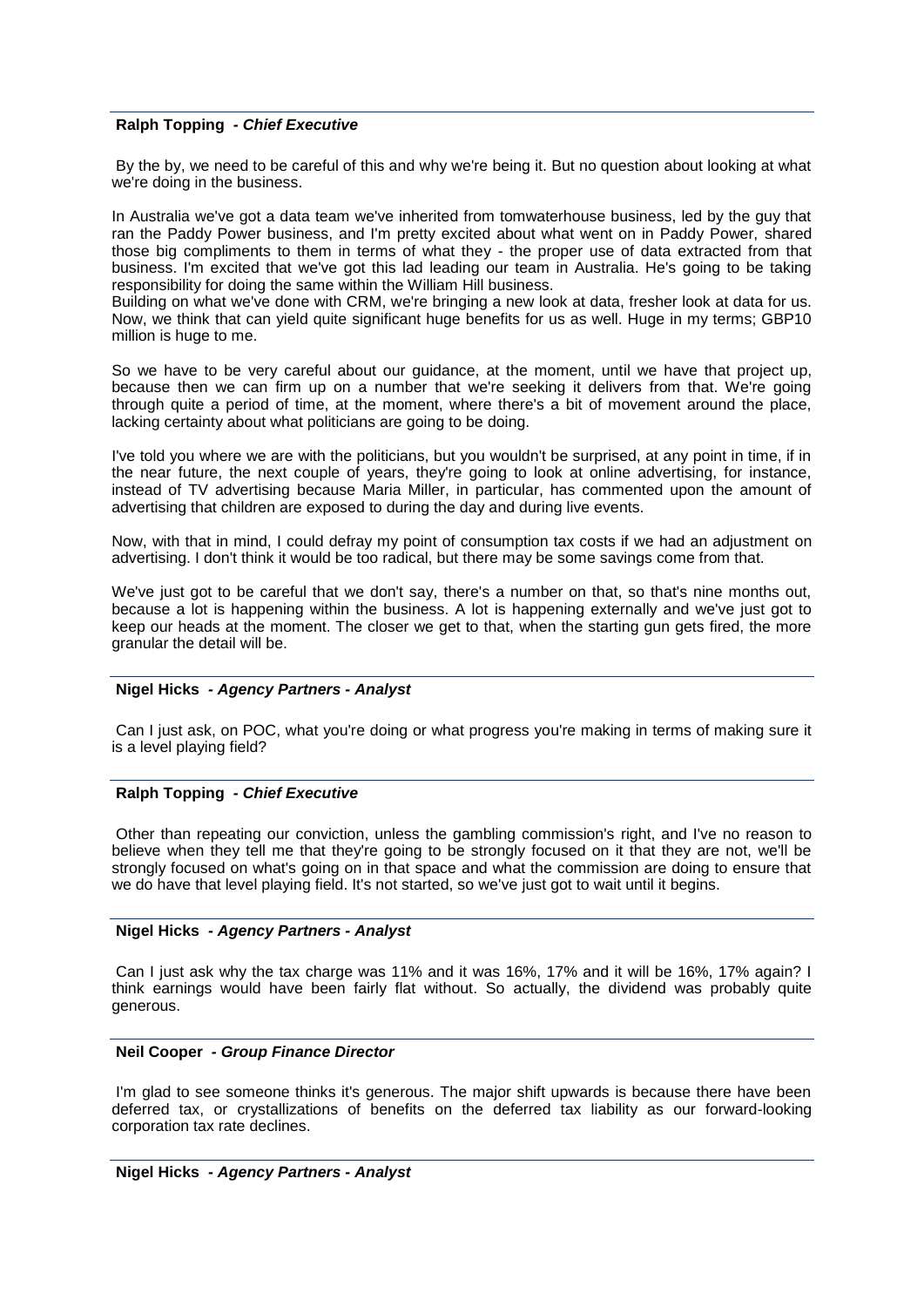It's more about deferred from 16% to 11%.

#### **Neil Cooper** *- Group Finance Director*

Because there were 3 percentage points of gain in the one year. So that drove quite a big crystallization of value in terms of the deferred tax liability reducing. It's just a facet of when the tax rate changes get enacted.

What you do on deferred tax, you don't book it when the tax rate actually changes, you book it when the government enact the change. So if they put legislation through saying, in 2015 it will be 20%, so in effect that reflects the benefit of the move from going from 23% to 20%.

Now, we're not aware of any more enacted tax changes in 2014 and beyond so we don't get any more crystallization of benefit from that.

## **Nigel Hicks** *- Agency Partners - Analyst*

Can I just ask what sort of EBIT level you expect from Australia when you can say you've got -- when you're creating value for shareholders, based on what you've spent and will have spent by then?

## **Neil Cooper** *- Group Finance Director*

I think if you go back to what we said when we bought the business, we expected, by the end of the third full year, to be in a position where we were covering our then cost of capital. The business performance that we had in mind then, we've clearly got out of the blocks in a slightly different shape, but we've got no reason to think that we won't be where we hope to be by then.

#### **Nigel Hicks** *- Agency Partners - Analyst*

What was the number, the cost of capital number that you would use for that?

#### **Neil Cooper** *- Group Finance Director*

At the point we made that, I think it was around 7.5% post tax, at the time. I'll have to remind myself; it feels it's a long time ago.

# **Nigel Hicks** *- Agency Partners - Analyst*

If Scotland vote yes, will you move William Hill to Scotland? (laughter).

# **Ralph Topping** *- Chief Executive*

Next question, please.

# **Richard Carter** *- Deutsche Bank - Analyst*

Richard Carter, Deutsche Bank. Couple on retail. If the minimum wage was to increase by roughly 3%, what sort of impact do you think that will have?

# **Ralph Topping** *- Chief Executive*

GBP400,000.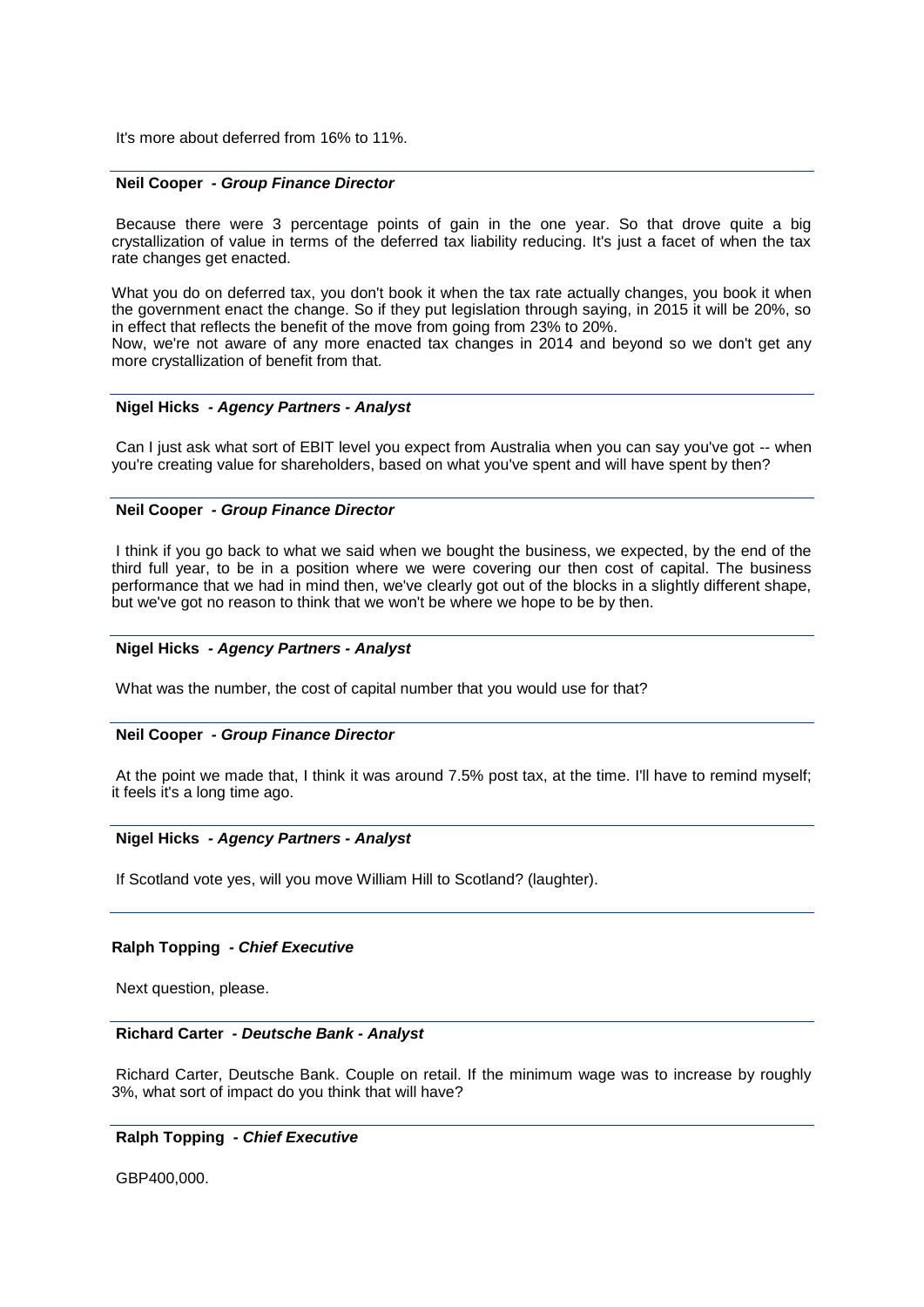# **Richard Carter** *- Deutsche Bank - Analyst*

GBP400?

# **Neil Cooper** *- Group Finance Director*

We think GBP50.

# **Richard Carter** *- Deutsche Bank - Analyst*

It would only have a GBP400,000 impact, okay. Secondly, in terms of content costs, when is the next renegotiation and what sort of inflation --?

# **Ralph Topping** *- William Hill Plc - Chief Executive*

Four years hence.

# **Richard Carter** *- Deutsche Bank - Analyst*

You haven't any content cost increase in UK retail for four years?

# **Neil Cooper** *- Group Finance Director*

No. This is the last year of the above inflation; we're now on to an RPI mechanism for the remainder of the contract which covers us up to the end of 2017.

# **Richard Carter** *- Deutsche Bank - Analyst*

And then in terms of the technical changes you're making on machines --?

# **Ralph Topping** *- Chief Executive*

Just on that, levy and data costs are aligned around the 2017, and I think that's important for any negotiation with racing, going forward.

# **Richard Carter** *- Deutsche Bank - Analyst*

And on the technical changes you're making to machines, how should we think about what sort of impact that will have on player spend, if any? Have you had time to think about if that will have a negative impact?

# **Ralph Topping** *- Chief Executive*

I think we're doing it for the right reasons and, I think time alone will tell. Certainly, it will lead to more interventions. I think it's a good thing that players are educated and are given every opportunity to take more responsibility themselves, but time alone will tell. I wouldn't like to give a prediction at this point in time.

# **Richard Carter** *- Deutsche Bank - Analyst*

And if you have it, do you have the percentage of machine players that are using the bonus card?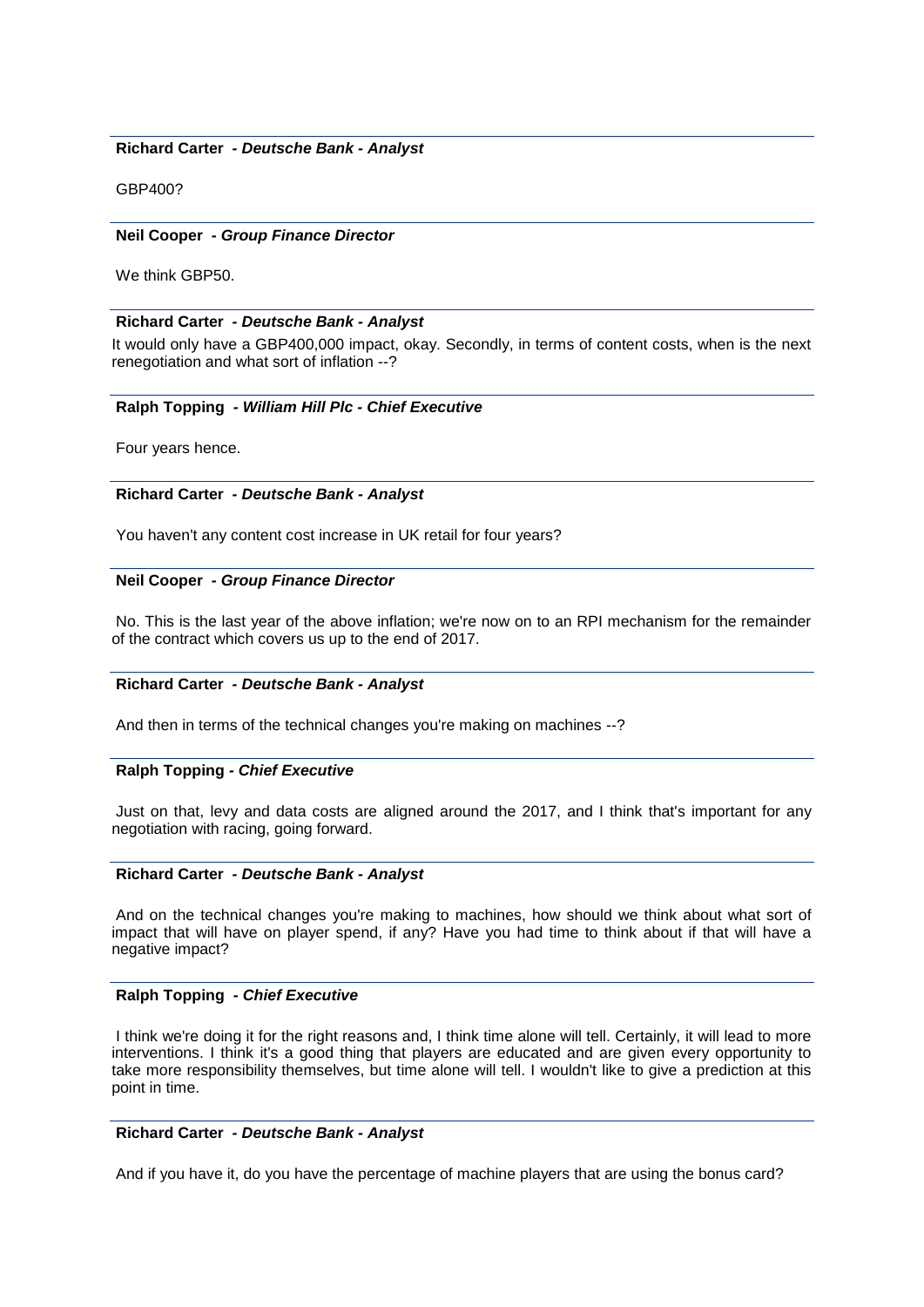## **Ralph Topping** *- Chief Executive*

10%, around about 10%.

## **Richard Carter** *- Deutsche Bank - Analyst*

I understand. And then just finally, on the guidance, on the GBP15 million to GBP20 million cost mitigation in 2015, that's lying outside of the improvement in profitability in Italy and Spain?

## **Neil Cooper** *- Group Finance Director*

Yes. I think the way that it's phrased is very clearly meant to get you guys to think through where we would have been if this tax hadn't come in, in 2015, and then adjusting the cost base by GBP15 million to GBP20 million at that point. So it may be as much about avoiding future cost increases as it is about ripping the existing costs out, if you follow me.

## **Richard Carter** *- Deutsche Bank - Analyst*

Yes. And sorry, just one final one, just so we can understand a little bit clearer the mobile enablers. Playtech is obviously sat outside that slightly, so in terms of the growth rate so far this year, has that been primarily driven by your own Vegas casino rather than the Playtech, so we've got an idea of how important it actually is, the majority of the growth is all driven from William Hill? Thanks.

## **Neil Cooper** *- Group Finance Director*

Yes.

#### **Jeffrey Harwood** *- Oriel Securities - Analyst*

Jeffrey Harwood, Oriel. Two questions on regulation. First of all, what progress are you making in terms of engaging and educating the opposition MPs?

And secondly, on the information that's being supplied to RGT, broadly, what does that show please? Can you --?

#### **Ralph Topping** *- Chief Executive*

The interpretation of the data is going to be down to NatCen, so we've given them data dump and we'll help them put it into a coordinated order, if you like. So that will be down to NatCen to do the interpretation and for us to give feedback on their interpretation, so it's a wait and see.

As for engaging with opposition MPs, we've a full team working through the ABB and William Hill, trying to understand various positions. I think the one thing I would say without, and I'm not being at all flippant on this, I'm just looking at my hair and the fact that I've lived for about 63 years, I defy anybody who says anything when they're opposition, invariable when they get into power, if they get into power, then they're faced with the stark reality which is different from that which they face when they're in opposition.

And I think we are going through a bit of -- there's a bit of politics in here. Some of what is said, I think is justifiable, I think around the planning and the clustering and other activities; I think that's entirely justifiable. I think it would be a good time to take a timeout and take a look at where we've gone since the Gambling Act came in, perhaps around advertising.

But when you look at things like the National Lottery for instance, I think there's almost -- I wouldn't say there's a conspiracy of silence there. But if you look at what the National Lottery has in number of outlets, the amount of training that those outlets, the staff in those outlets get, the fact that 16 year